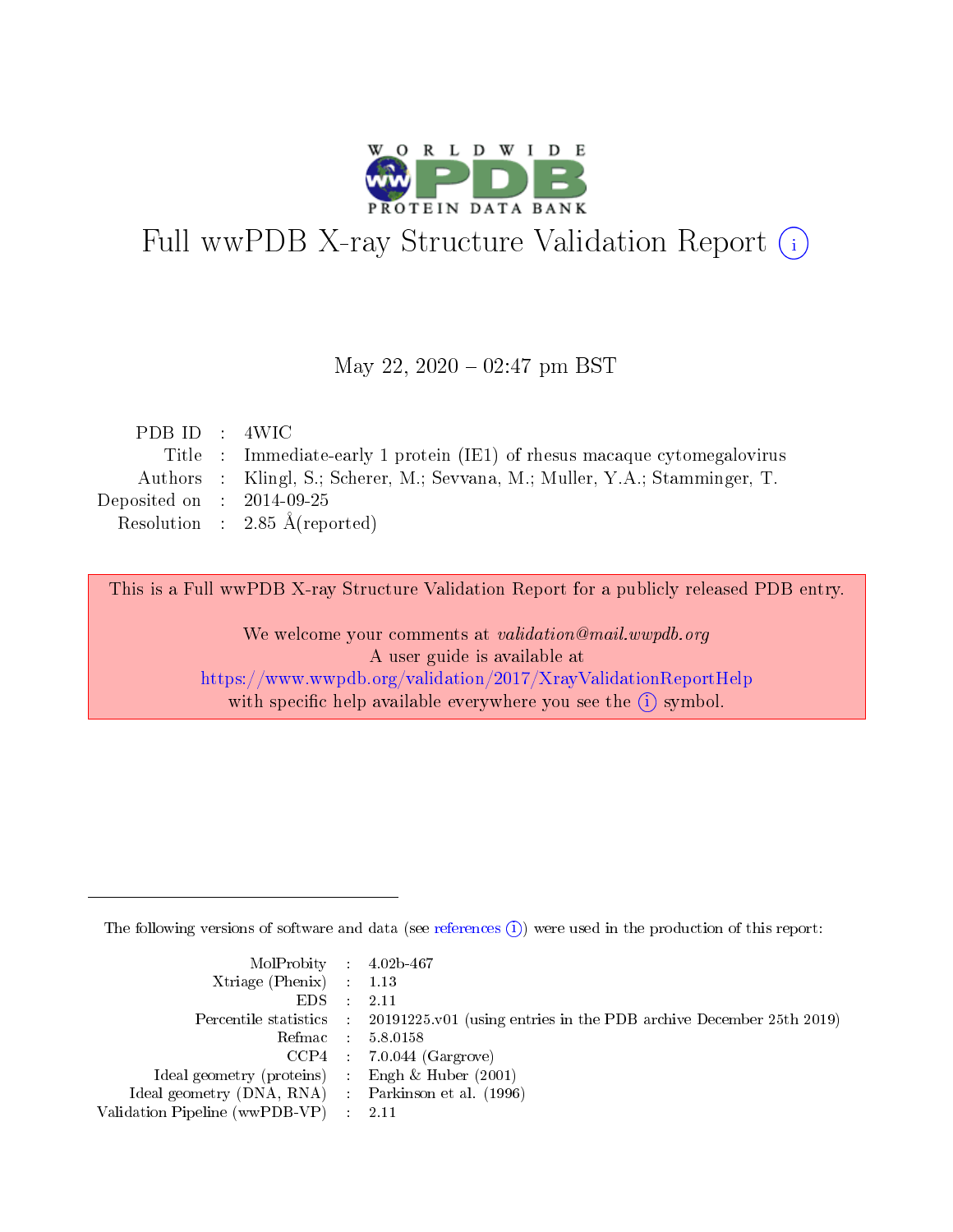# 1 [O](https://www.wwpdb.org/validation/2017/XrayValidationReportHelp#overall_quality)verall quality at a glance  $(i)$

The following experimental techniques were used to determine the structure: X-RAY DIFFRACTION

The reported resolution of this entry is 2.85 Å.

Percentile scores (ranging between 0-100) for global validation metrics of the entry are shown in the following graphic. The table shows the number of entries on which the scores are based.



| Metric                | Whole archive<br>$(\#\mathrm{Entries})$ | Similar resolution<br>$(\#\text{Entries},\,\text{resolution}\,\,\text{range}(\textup{\AA}))$ |
|-----------------------|-----------------------------------------|----------------------------------------------------------------------------------------------|
| $R_{free}$            | 130704                                  | 3168 (2.90-2.82)                                                                             |
| Clashscore            | 141614                                  | 3438 (2.90-2.82)                                                                             |
| Ramachandran outliers | 138981                                  | $3348(2.90-2.82)$                                                                            |
| Sidechain outliers    | 138945                                  | 3351 (2.90-2.82)                                                                             |
| RSRZ outliers         | 127900                                  | $3103(2.90-2.82)$                                                                            |

The table below summarises the geometric issues observed across the polymeric chains and their fit to the electron density. The red, orange, yellow and green segments on the lower bar indicate the fraction of residues that contain outliers for  $>=3, 2, 1$  and 0 types of geometric quality criteria respectively. A grey segment represents the fraction of residues that are not modelled. The numeric value for each fraction is indicated below the corresponding segment, with a dot representing fractions  $\epsilon=5\%$  The upper red bar (where present) indicates the fraction of residues that have poor fit to the electron density. The numeric value is given above the bar.

| Mol | Chain  | $\vert$ Length | Quality of chain |     |                 |
|-----|--------|----------------|------------------|-----|-----------------|
|     | А      | 365            | 3%<br>69%        | 26% | $\cdot$ $\cdot$ |
|     | В      | 365            | $\%$<br>64%      | 28% | $.7\%$          |
|     | $\cap$ | 365            | $\%$<br>68%      | 27% | $\cdot$ $\cdot$ |
|     |        | 365            | 2%<br>71%        | 22% | 7%              |

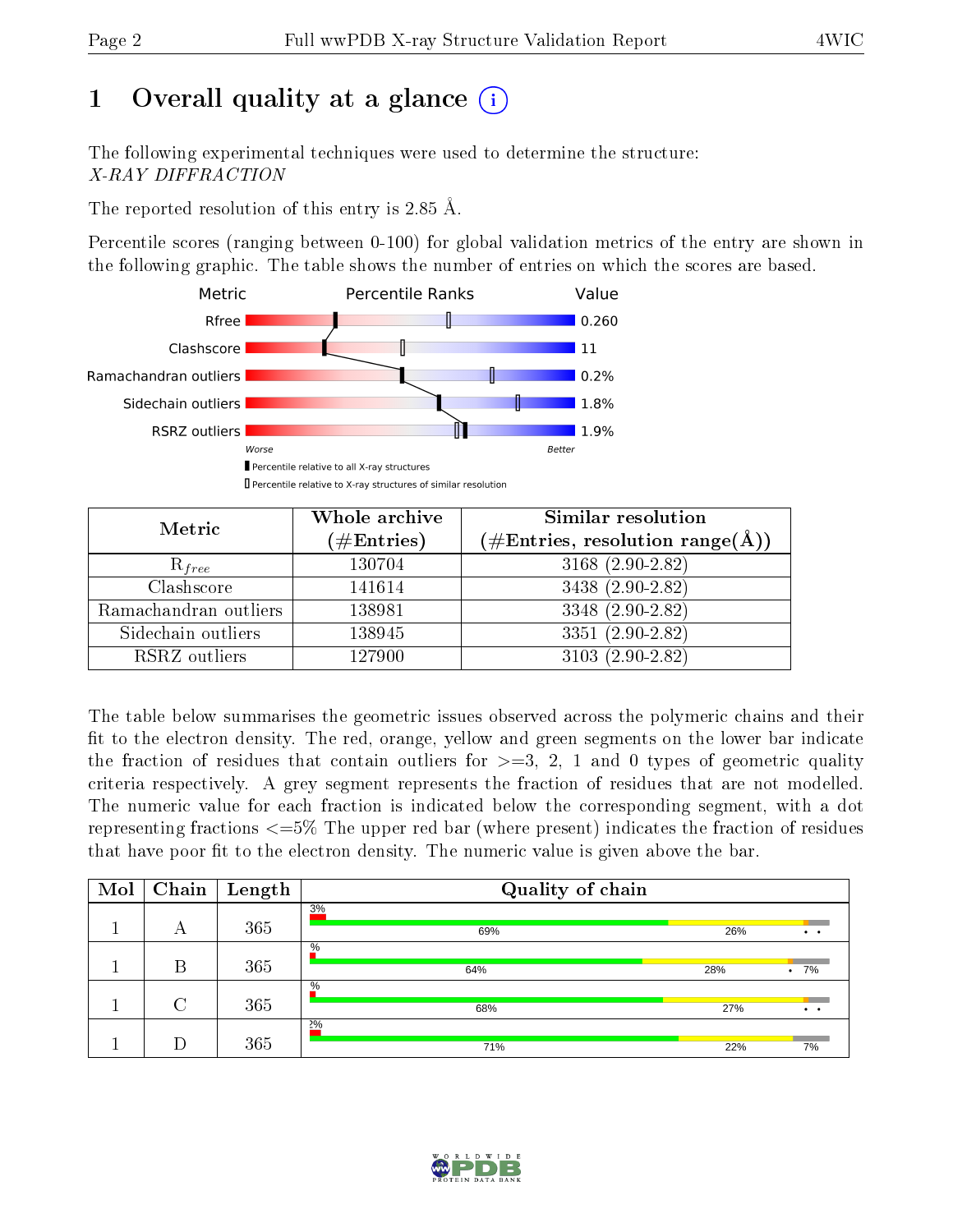# 2 Entry composition  $(i)$

There is only 1 type of molecule in this entry. The entry contains 11177 atoms, of which 0 are hydrogens and 0 are deuteriums.

In the tables below, the ZeroOcc column contains the number of atoms modelled with zero occupancy, the AltConf column contains the number of residues with at least one atom in alternate conformation and the Trace column contains the number of residues modelled with at most 2 atoms.

| Mol | Chain | Residues         | Atoms |         |                    |                    | ZeroOcc | $\mid$ AltConf $\mid$ | $\operatorname{Trace}$ |  |
|-----|-------|------------------|-------|---------|--------------------|--------------------|---------|-----------------------|------------------------|--|
|     |       | 349              | Total | C       |                    | ( )                | S       |                       |                        |  |
|     | А     |                  | 2829  | 1799    | 477                | 535                | 18      |                       |                        |  |
|     | В     | 341              | Total | $\rm C$ | N                  | $\left( \ \right)$ | S       |                       |                        |  |
|     |       |                  | 2766  | 1761    | 468                | 519                | 18      |                       |                        |  |
|     |       | $\bigcap$<br>349 | Total | C       | N                  | $\left( \ \right)$ | S       |                       |                        |  |
|     |       |                  | 2829  | 1799    | 477                | 535                | -18     |                       |                        |  |
|     |       | $\text{Total}$   | C     | N       | $\left( \ \right)$ | S                  |         |                       |                        |  |
|     | 340   | 2753             | 1755  | 464     | 516                | 18                 |         |                       |                        |  |

Molecule 1 is a protein called RhUL123.

There are 20 discrepancies between the modelled and reference sequences:

| Chain            | Residue | Modelled   | Actual | Comment        | Reference                  |
|------------------|---------|------------|--------|----------------|----------------------------|
| A                | 31      | <b>GLY</b> |        | expression tag | UNP.<br>Q2FAE9             |
| A                | 32      | <b>PRO</b> |        | expression tag | Q2FAE9<br>UNP              |
| $\boldsymbol{A}$ | 33      | <b>LEU</b> |        | expression tag | Q2FAE9<br>UNP.             |
| $\boldsymbol{A}$ | 34      | <b>GLY</b> |        | expression tag | Q2FAE9<br>UNP              |
| $\bf{A}$         | 35      | <b>SER</b> |        | expression tag | Q2FAE9<br>UNP              |
| $\boldsymbol{B}$ | 31      | <b>GLY</b> |        | expression tag | Q2FAE9<br>UNP              |
| $\, {\bf B}$     | 32      | PRO        |        | expression tag | UNP Q2FAE9                 |
| $\boldsymbol{B}$ | 33      | <b>LEU</b> |        | expression tag | UNP Q2FAE9                 |
| $\boldsymbol{B}$ | 34      | <b>GLY</b> |        | expression tag | UNP Q2FAE9                 |
| $\boldsymbol{B}$ | 35      | <b>SER</b> |        | expression tag | UNP Q2FAE9                 |
| $\overline{C}$   | 31      | <b>GLY</b> |        | expression tag | UNP Q2FAE9                 |
| $\overline{C}$   | 32      | PRO        |        | expression tag | UNP Q2FAE9                 |
| $\overline{C}$   | 33      | <b>LEU</b> |        | expression tag | UNP<br>Q2FAE9              |
| $\overline{C}$   | 34      | <b>GLY</b> |        | expression tag | UNP<br>Q2FAE9              |
| $\overline{C}$   | 35      | <b>SER</b> |        | expression tag | UNP<br>Q <sub>2</sub> FAE9 |
| $\mathbf D$      | 31      | <b>GLY</b> |        | expression tag | UNP<br>Q2FAE9              |
| D                | 32      | <b>PRO</b> |        | expression tag | Q2FAE9<br><b>UNP</b>       |
| $\mathbf D$      | 33      | <b>LEU</b> |        | expression tag | <b>UNP</b><br>Q2FAE9       |
| D                | 34      | <b>GLY</b> |        | expression tag | Q2FAE9<br>UNP.             |
| D                | 35      | <b>SER</b> |        | expression tag | UNP Q2FAE9                 |

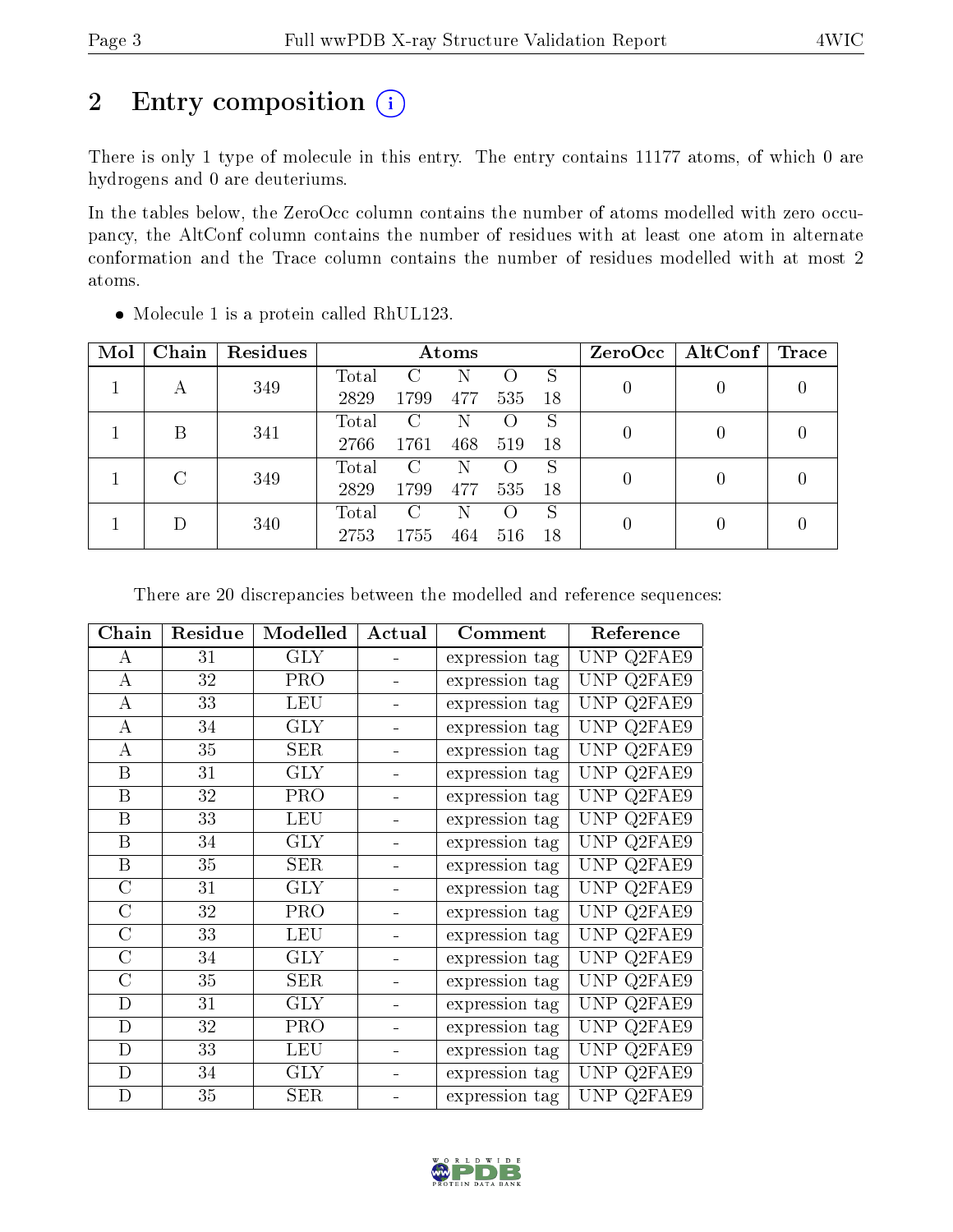# 3 Residue-property plots  $(i)$

These plots are drawn for all protein, RNA and DNA chains in the entry. The first graphic for a chain summarises the proportions of the various outlier classes displayed in the second graphic. The second graphic shows the sequence view annotated by issues in geometry and electron density. Residues are color-coded according to the number of geometric quality criteria for which they contain at least one outlier: green  $= 0$ , yellow  $= 1$ , orange  $= 2$  and red  $= 3$  or more. A red dot above a residue indicates a poor fit to the electron density (RSRZ  $> 2$ ). Stretches of 2 or more consecutive residues without any outlier are shown as a green connector. Residues present in the sample, but not in the model, are shown in grey.



• Molecule 1: RhUL123

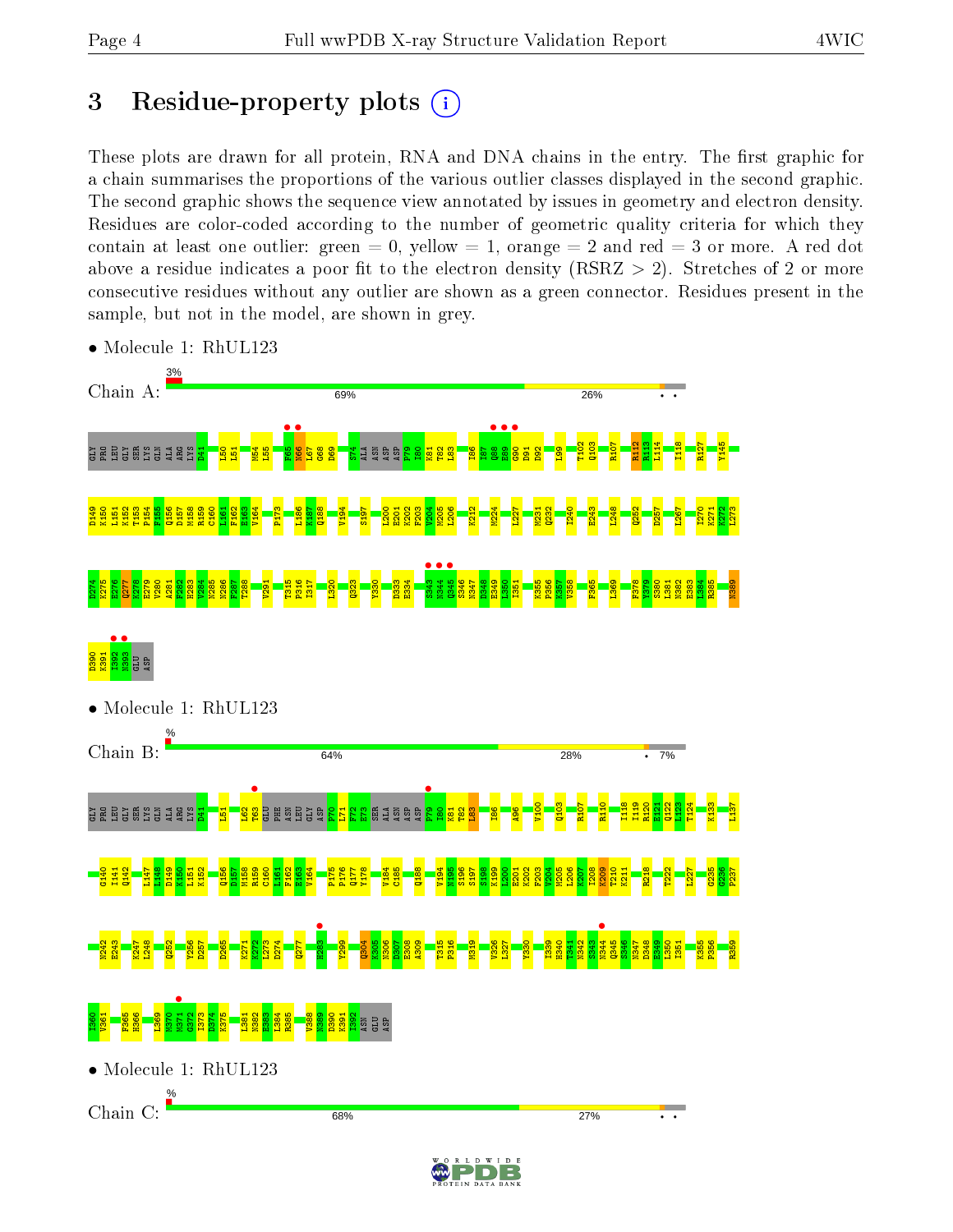

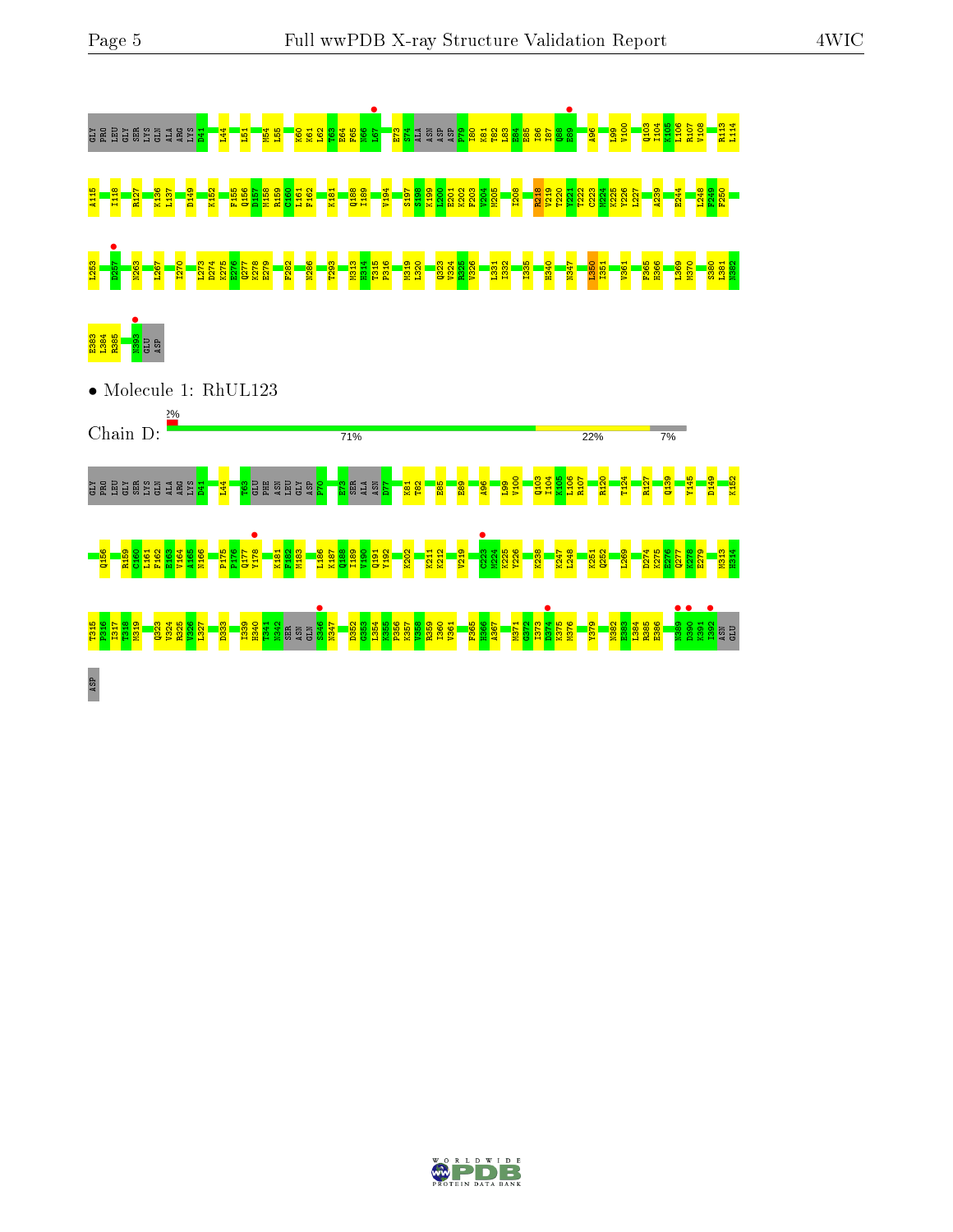# 4 Data and refinement statistics  $(i)$

| Property                                                             | <b>Value</b>                                                   | Source     |
|----------------------------------------------------------------------|----------------------------------------------------------------|------------|
| Space group                                                          | P 1 21 1                                                       | Depositor  |
| Cell constants                                                       | $278.\overline{55A}$<br>$61.62\text{\AA}$<br>$57.95\text{\AA}$ |            |
| a, b, c, $\alpha$ , $\beta$ , $\gamma$                               | $90.00^\circ$<br>$90.90^\circ$<br>$90.00^\circ$                | Depositor  |
| Resolution $(A)$                                                     | 19.93<br>$-2.85$                                               | Depositor  |
|                                                                      | 19.93<br>$-2.85$                                               | <b>EDS</b> |
| % Data completeness                                                  | 99.8 (19.93-2.85)                                              | Depositor  |
| (in resolution range)                                                | 99.8 (19.93-2.85)                                              | <b>EDS</b> |
| $R_{merge}$                                                          | (Not available)                                                | Depositor  |
| $\mathrm{R}_{sym}$                                                   | (Not available)                                                | Depositor  |
| $\langle I/\sigma(I) \rangle^{-1}$                                   | $\overline{2.08}$ (at 2.83Å)                                   | Xtriage    |
| Refinement program                                                   | PHENIX (phenix.refine: 1.8.4 1496)                             | Depositor  |
| $R, R_{free}$                                                        | 0.212<br>0.259<br>$\frac{1}{2}$                                | Depositor  |
|                                                                      | 0.213<br>0.260<br>$\ddot{\phantom{a}}$                         | DCC        |
| $R_{free}$ test set                                                  | 2270 reflections $(5.03\%)$                                    | wwPDB-VP   |
| Wilson B-factor $(A^2)$                                              | 70.1                                                           | Xtriage    |
| Anisotropy                                                           | 0.300                                                          | Xtriage    |
| Bulk solvent $k_{sol}(e/\mathring{A}^3)$ , $B_{sol}(\mathring{A}^2)$ | 0.27, 44.1                                                     | <b>EDS</b> |
| L-test for twinning <sup>2</sup>                                     | $>$ = 0.48, < $L^2$ > = 0.31<br>< L                            | Xtriage    |
| Estimated twinning fraction                                          | $0.044$ for h,-k,-l                                            | Xtriage    |
| $F_o, F_c$ correlation                                               | 0.95                                                           | <b>EDS</b> |
| Total number of atoms                                                | 11177                                                          | wwPDB-VP   |
| Average B, all atoms $(A^2)$                                         | 75.0                                                           | wwPDB-VP   |

Xtriage's analysis on translational NCS is as follows: The largest off-origin peak in the Patterson function is  $4.36\%$  of the height of the origin peak. No significant pseudotranslation is detected.

<sup>&</sup>lt;sup>2</sup>Theoretical values of  $\langle |L| \rangle$ ,  $\langle L^2 \rangle$  for acentric reflections are 0.5, 0.333 respectively for untwinned datasets, and 0.375, 0.2 for perfectly twinned datasets.



<span id="page-5-1"></span><span id="page-5-0"></span><sup>1</sup> Intensities estimated from amplitudes.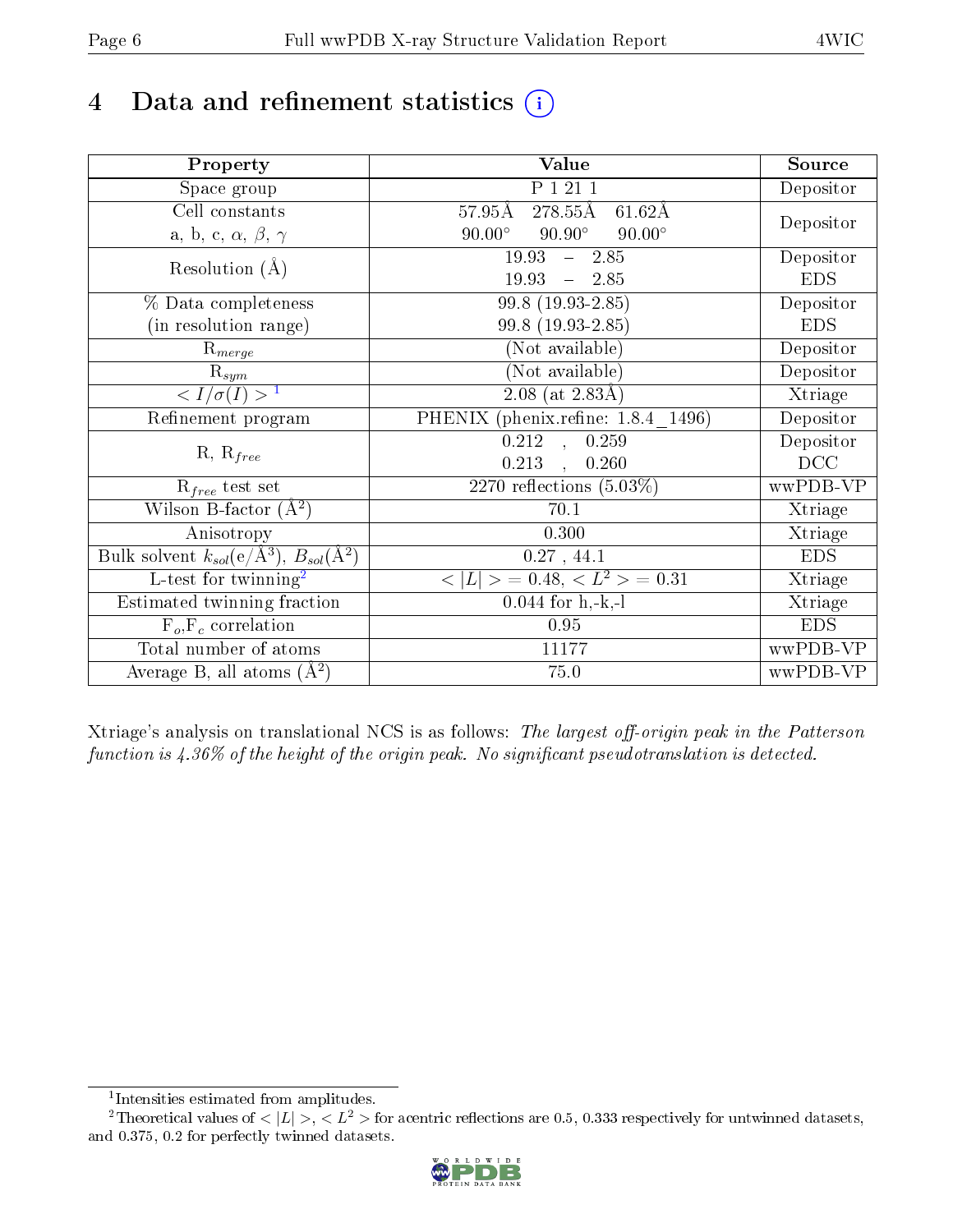# 5 Model quality  $(i)$

# 5.1 Standard geometry  $(i)$

The Z score for a bond length (or angle) is the number of standard deviations the observed value is removed from the expected value. A bond length (or angle) with  $|Z| > 5$  is considered an outlier worth inspection. RMSZ is the root-mean-square of all Z scores of the bond lengths (or angles).

| Mol          | Chain  |      | Bond lengths | Bond angles |                  |  |
|--------------|--------|------|--------------|-------------|------------------|--|
|              |        | RMSZ | # $ Z  > 5$  | RMSZ        | $\ Z\  > 5$      |  |
| $\mathbf{1}$ |        | 0.49 | 0/2871       | 0.65        | 0/3859           |  |
|              | В      | 0.51 | 0/2806       | 0.69        | 0/3769           |  |
|              | C      | 0.54 | 0/2871       | 0.70        | $1/3859(0.0\%)$  |  |
|              | $\Box$ | 0.52 | 0/2792       | 0.71        | 0/3750           |  |
| All          | All    | 0.52 | 11340        | 0.69        | $1/15237(0.0\%)$ |  |

There are no bond length outliers.

All (1) bond angle outliers are listed below:

| $\vert$ Mol $\vert$ Chain $\vert$ Res $\vert$ Type $\vert$ |     | Atoms                             | Observed( $^{\circ}$ )   Ideal( $^{\circ}$ ) |  |
|------------------------------------------------------------|-----|-----------------------------------|----------------------------------------------|--|
|                                                            | 350 | LEU $\vert$ CA-CB-CG $\vert$ 5.20 | 197 9F                                       |  |

There are no chirality outliers.

There are no planarity outliers.

### $5.2$  Too-close contacts  $(i)$

In the following table, the Non-H and H(model) columns list the number of non-hydrogen atoms and hydrogen atoms in the chain respectively. The H(added) column lists the number of hydrogen atoms added and optimized by MolProbity. The Clashes column lists the number of clashes within the asymmetric unit, whereas Symm-Clashes lists symmetry related clashes.

| Mol |       | Chain   Non-H   $H(model)$   $H(added)$ |       |             | Clashes   Symm-Clashes |
|-----|-------|-----------------------------------------|-------|-------------|------------------------|
|     | 2829  |                                         | 2880  | $6^{\circ}$ |                        |
|     | 2766  |                                         | 2830  | 75          |                        |
|     | 2829  |                                         | 2880  | 68          |                        |
|     | 2753  |                                         | 2811  | 57          |                        |
|     | 11177 |                                         | 11401 | 251         |                        |

The all-atom clashscore is defined as the number of clashes found per 1000 atoms (including hydrogen atoms). The all-atom clashscore for this structure is 11.

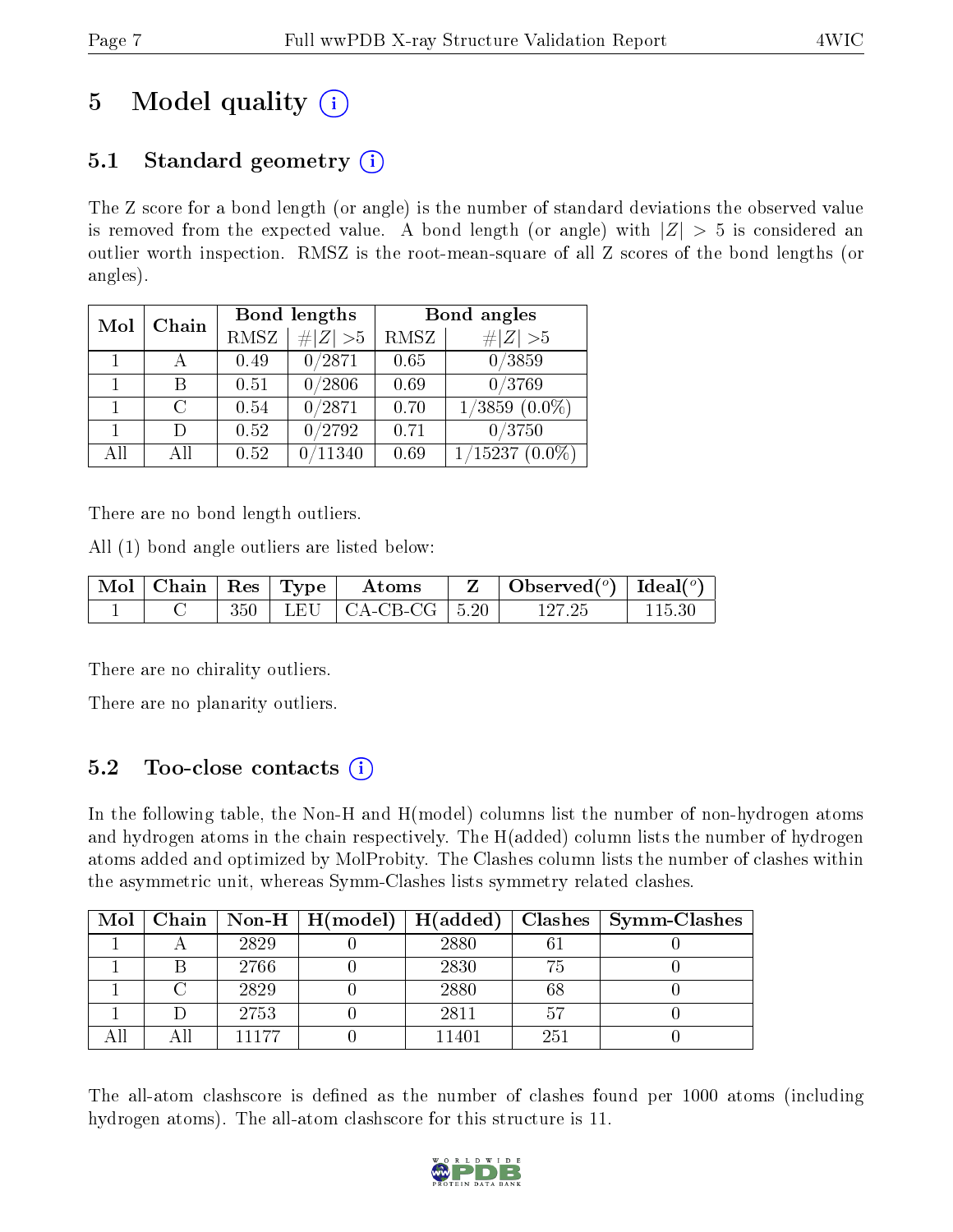|                                          |                               | Interatomic       | Clash         |  |
|------------------------------------------|-------------------------------|-------------------|---------------|--|
| Atom-1                                   | Atom-2                        | distance $(A)$    | overlap $(A)$ |  |
| 1: B:81: LYS:O                           | 1:B:107:ARG:NH2               | 2.10              | 0.84          |  |
| 1:A:157:ASP:N                            | 1:A:201:GLU:OE2               | 2.14              | 0.79          |  |
| 1: D: 81: LYS: NZ                        | 1:D:89:GLU:OE2                | 2.16              | 0.79          |  |
| 1: A: 333: ASP: OD2                      | 1: A: 385: ARG: NH1           | 2.16              | 0.78          |  |
| 1:C:73:GLU:HG2                           | 1:C:113:ARG:HH22              | 1.50              | 0.77          |  |
| 1: D: 81: LYS: O                         | 1: D: 107: ARG: NH2           | 2.20              | 0.74          |  |
| 1:A:240:ILE:HB                           | 1: A:243: GLU:HB3             | 1.73              | 0.70          |  |
| 1:B:243:GLU:O                            | 1:B:247:LYS:HG3               | 1.91              | 0.70          |  |
| 1: A:380: SER:OG                         | 1:A:382:ASN:OD1               | 2.07              | 0.68          |  |
| 1:C:161:LEU:HD23                         | 1:C:324:VAL:HG13              | 1.77              | 0.66          |  |
| 1: A:81: LYS:O                           | 1: A: 107: ARG: NH2           | 2.29              | 0.66          |  |
| 1:B:107:ARG:HB2                          | 1:B:273:LEU:HD23              | 1.77              | 0.65          |  |
| 1: A:69: ASP:OD1                         | 1: A:112: ARG: NH2            | 2.29              | 0.65          |  |
| 1: D: 333: ASP: CG                       | 1:D:385:ARG:HH11              | 2.00              | 0.64          |  |
| 1:A:107:ARG:HB2                          | 1:A:273:LEU:HD23              | 1.79              | 0.63          |  |
| 1:D:361:VAL:HG22                         | 1:D:384:LEU:HD22              | 1.80              | 0.63          |  |
| 1:C:152:LYS:HG2                          | 1:C:205:MET:SD                | 2.39              | 0.63          |  |
| 1: A:90: GLY:O                           | 1:A:92:ASP:N                  | 2.32              | 0.63          |  |
| 1:D:373:ILE:HG13                         | 1:D:375:LYS:H                 | 1.63              | 0.63          |  |
| 1:B:218:ARG:NH1                          | 1:B:308:GLU:OE1               | $\overline{2.31}$ | 0.62          |  |
| 1:C:51:LEU:HA                            | 1:C:227:LEU:HD21              | 1.80              | 0.62          |  |
| 1:B:339:ILE:HG22                         | 1:B:340:HIS:HD2               | 1.62              | 0.62          |  |
| 1:B:330:TYR:HA                           | 1:B:381:LEU:HD11              | 1.81              | 0.61          |  |
| 1:B:304:GLN:O                            | 1:B:308:GLU:HB2               | 1.99              | 0.61          |  |
| 1:D:181:LYS:HE3                          | 1:D:347:ASN:OD1               | 2.00              | 0.61          |  |
| 1:B:342:ASN:HD22                         | $1:B:345:GLN:\overline{HE21}$ | 1.48              | 0.61          |  |
| 1:C:44:LEU:HD21                          | 1:C:219:VAL:HG12              | 1.83              | 0.61          |  |
| 1:D:152:LYS:HE3                          | 1:D:156:GLN:HE21              | 1.65              | 0.61          |  |
| 1: A:82:THR:O                            | 1: A:86: ILE: HG13            | 2.00              | 0.60          |  |
| 1:B:103:GLN:O                            | 1:B:107:ARG:HG3               | 2.00              | 0.60          |  |
| $1: A: 158: \overline{\mathrm{MET:HG3}}$ | 1:A:197:SER:OG                | 2.02              | 0.60          |  |
| 1:D:327:LEU:HD13                         | 1:D:361:VAL:HG11              | 1.82              | 0.60          |  |
| 1:B:330:TYR:OH                           | 1:B:388:VAL:HG11              | $\overline{2.02}$ | 0.59          |  |
| 1:C:383:GLU:OE2                          | 1:D:238:LYS:NZ                | 2.36              | 0.59          |  |
| 1:A:114:LEU:O                            | 1:A:118:ILE:HG23              | 2.03              | 0.59          |  |
| 1: A: 103: GLN: O                        | 1:A:107:ARG:HG3               | 2.03              | 0.58          |  |
| 1:B:96:ALA:O                             | 1:B:100:VAL:HG13              | 2.03              | 0.58          |  |
| 1:B:62:LEU:HD21                          | 1:B:119:ILE:HG21              | 1.86              | 0.58          |  |
| 1:A:149:ASP:O                            | 1: A: 152: LYS: HG2           | 2.04              | 0.58          |  |
| 1:B:211:LYS:HG3                          | 1:B:309:ALA:HB1               | 1.86              | 0.57          |  |

All (251) close contacts within the same asymmetric unit are listed below, sorted by their clash magnitude.

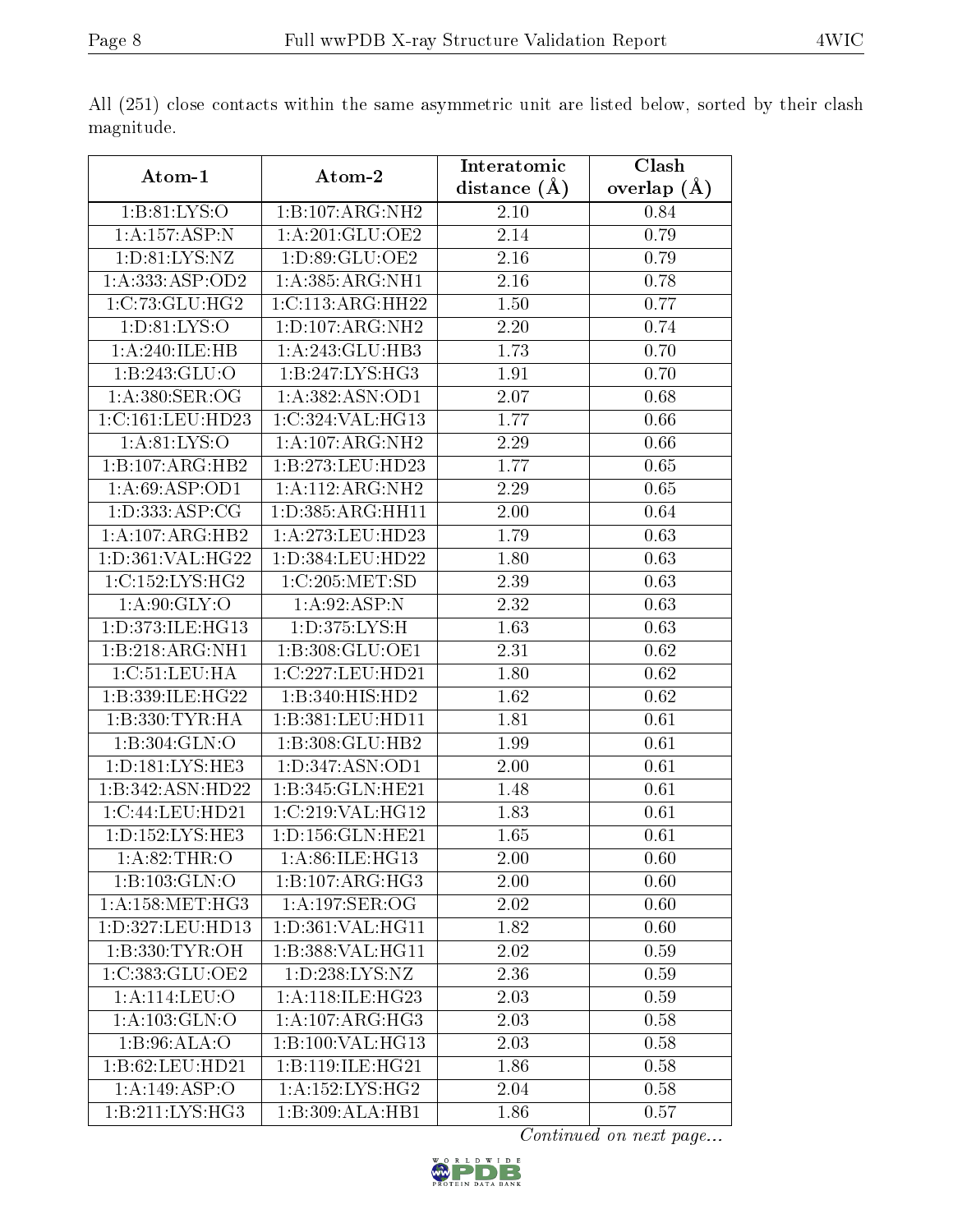| Continued from previous page |                                      | Interatomic      | Clash         |
|------------------------------|--------------------------------------|------------------|---------------|
| Atom-1                       | Atom-2                               | distance $(\AA)$ | overlap $(A)$ |
| 1:C:104:ILE:HD11             | 1:C:250:PHE:CZ                       | 2.39             | 0.57          |
| 1:B:203:PHE:CZ               | 1:B:369:LEU:HB3                      | 2.38             | 0.57          |
| 1:B:110:ARG:NH2              | 1:B:277:GLN:OE1                      | 2.29             | 0.57          |
| 1: A: 156: GLN: HB3          | 1: A: 159: ARG: NH1                  | 2.19             | 0.57          |
| 1:C:80:ILE:HG12              | 1:C:106:LEU:HD23                     | 1.85             | 0.57          |
| 1: A:252: GLN: HG2           | 1:B:340:HIS:CE1                      | 2.40             | 0.56          |
| 1:D:103:GLN:O                | 1: D: 107: ARG: HG3                  | 2.05             | $0.56\,$      |
| 1:B:160:CYS:O                | 1:B:164:VAL:HG23                     | 2.05             | 0.56          |
| 1:B:199:LYS:HB3              | 1:B:366:HIS:ND1                      | 2.20             | $0.56\,$      |
| 1:B:149:ASP:O                | 1: B: 152: LYS: HG2                  | 2.06             | 0.56          |
| 1:D:323:GLN:HB3              | 1: D: 365: PHE: CE2                  | 2.41             | 0.56          |
| 1:B:188:GLN:HB2              | 1:B:351:ILE:HD13                     | 1.87             | 0.56          |
| 1:C:188:GLN:HB2              | 1:C:351:ILE:HD13                     | 1.88             | 0.55          |
| 1: D: 103: GLN: NE2          | 1:D:106:LEU:HD12                     | 2.21             | 0.55          |
| $1:$ A:145:TYR:CD1           | 1:A:212:LYS:HG2                      | 2.42             | 0.55          |
| 1:B:242:ASN:HB3              | 1:B:273:LEU:HD11                     | 1.87             | 0.55          |
| 1:D:104:ILE:HD13             | 1:D:269:LEU:HD23                     | 1.88             | 0.55          |
| 1: D: 192: TYR: OH           | 1: D: 359: ARG: NH1                  | 2.36             | $0.55\,$      |
| 1: B:62: LEU:O               | 1:B:63:THR:HB                        | 2.06             | 0.54          |
| 1:C:100:VAL:HA               | 1:C:103:GLN:HB2                      | 1.89             | 0.54          |
| 1:C:104:ILE:HG22             | 1:C:270:ILE:HG13                     | 1.88             | 0.54          |
| 1:B:119:ILE:HG12             | 1:B:235:GLY:HA2                      | 1.89             | 0.54          |
| 1:B:133:LYS:HG3              | 1:B:299:TYR:HB2                      | 1.90             | 0.54          |
| 1: D: 319: MET: HE2          | 1: D: 376: MET:HG2                   | 1.90             | 0.54          |
| 1:C:83:LEU:O                 | 1:C:86:ILE:HG22                      | 2.08             | 0.53          |
| 1:B:382:ASN:HA               | 1:B:385:ARG:HB3                      | 1.90             | 0.53          |
| 1:C:96:ALA:O                 | 1:C:100:VAL:HG13                     | 2.09             | 0.53          |
| 1:D:315:THR:O                | 1:D:319:MET:HB2                      | 2.08             | 0.53          |
| 1:C:239:ALA:O                | 1: D: 325: ARG: NH2                  | 2.35             | 0.53          |
| 1:B:248:LEU:O                | 1:B:252:GLN:HG2                      | 2.09             | 0.52          |
| 1:C:162:PHE:CZ               | $1:C:194:\overline{\text{VAL}:HG21}$ | 2.44             | 0.52          |
| 1:C:86:ILE:HG13              | 1:C:99:LEU:HD23                      | 1.89             | 0.52          |
| 1: A:201: GLU:O              | 1: A:205: MET:HG2                    | 2.10             | 0.52          |
| 1:C:218:ARG:O                | 1:C:222:THR:HG23                     | 2.09             | 0.52          |
| 1:A:252:GLN:HG2              | 1:B:340:HIS:HE1                      | 1.73             | 0.52          |
| 1: B: 185: CYS: SG           | 1:B:347:ASN:HB2                      | 2.50             | 0.52          |
| 1: D: 82: THR: HG23          | 1: D: 85: GLU: H                     | 1.74             | 0.51          |
| 1:B:162:PHE:CZ               | 1:B:194:VAL:HG21                     | 2.45             | 0.51          |
| 1: A:378: PHE:CD2            | 1:B:237:PRO:HA                       | 2.45             | 0.51          |
| 1:B:342:ASN:OD1              | 1:B:344:ASN:HB2                      | 2.11             | 0.51          |
| 1:C:107:ARG:NH1              | 1:C:274:ASP:OD2                      | 2.44             | 0.51          |

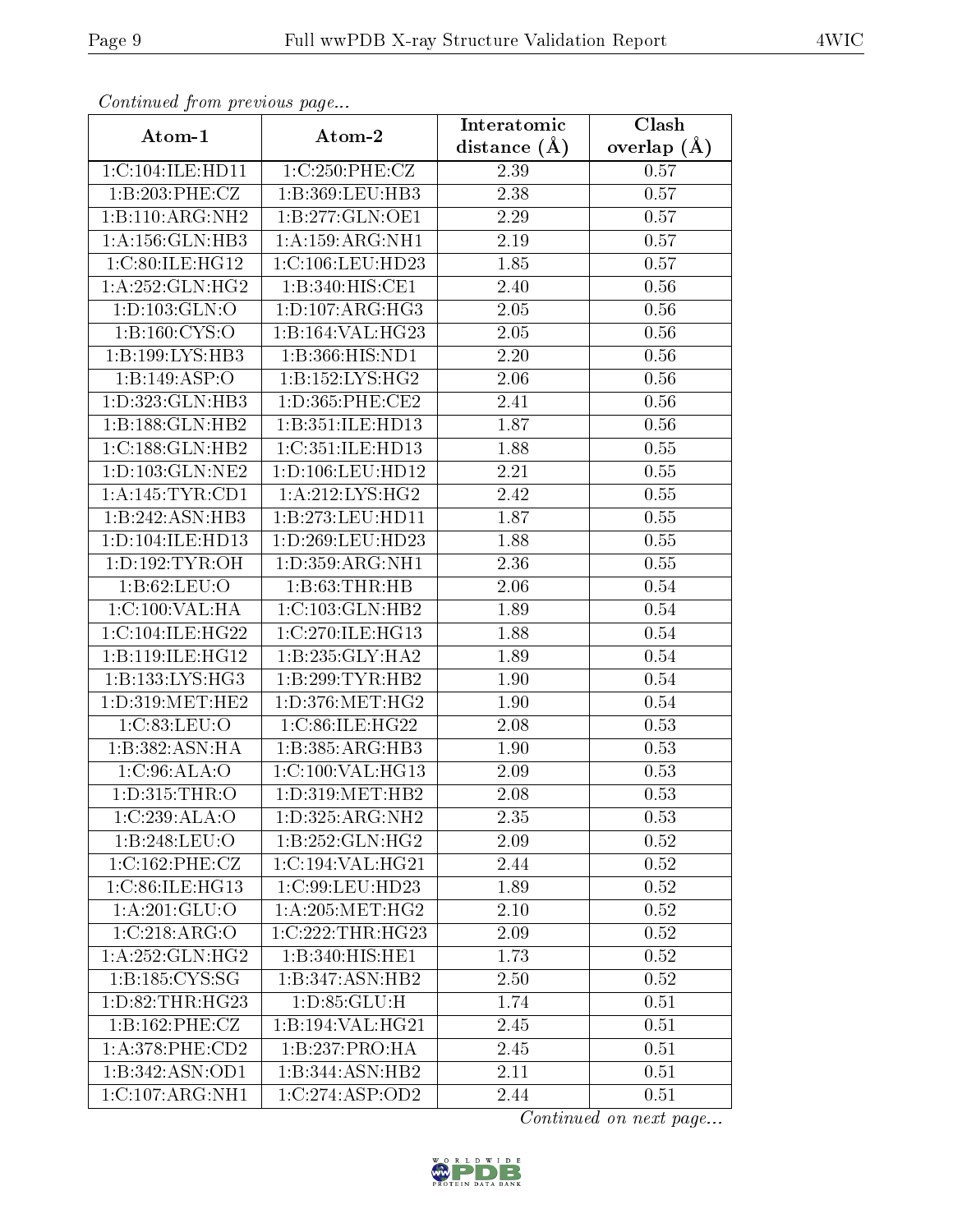| Commaca from previous page |                                | Interatomic    | Clash             |  |
|----------------------------|--------------------------------|----------------|-------------------|--|
| Atom-1                     | Atom-2                         | distance $(A)$ | overlap $(A)$     |  |
| 1:C:149:ASP:O              | 1:C:152:LYS:HB2                | 2.10           | 0.51              |  |
| 1:C:282:PHE:O              | 1:C:286:ASN:HB2                | 2.11           | $\overline{0.51}$ |  |
| 1: A:232: GLN:NE2          | 1:B:375:LYS:HA                 | 2.26           | 0.51              |  |
| 1:A:323:GLN:HB3            | 1: A:365:PHE:CE2               | 2.46           | 0.50              |  |
| 1: A: 188: GLN: HB2        | 1: A: 351: ILE: HD13           | 1.93           | 0.50              |  |
| 1:C:244:GLU:O              | 1:C:248:LEU:HB2                | 2.11           | 0.50              |  |
| 1:C:115:ALA:O              | 1:C:118:ILE:HG12               | 2.11           | 0.50              |  |
| 1:D:357:LYS:O              | 1:D:361:VAL:HG23               | 2.11           | 0.50              |  |
| 1:A:267:LEU:O              | 1: A:271: LYS:HG3              | 2.11           | 0.49              |  |
| 1:A:275:LYS:O              | 1: A:279: GLU:HG3              | 2.12           | 0.49              |  |
| 1:B:152:LYS:HE3            | 1:B:156:GLN:HE21               | 1.78           | 0.49              |  |
| 1:C:225:LYS:HE2            | 1:C:226:TYR:CE2                | 2.47           | 0.49              |  |
| 1:B:345:GLN:OE1            | 1:B:350:LEU:HB2                | 2.11           | 0.49              |  |
| 1:C:158:MET:HG3            | 1:C:197:SER:OG                 | 2.11           | 0.49              |  |
| 1: D: 178: TYR: HB3        | 1:D:339:ILE:HD13               | 1.94           | 0.49              |  |
| 1:C:323:CLN:HB3            | 1:C:365:PHE:CE2                | 2.48           | 0.49              |  |
| 1:D:356:PRO:O              | 1:D:360:ILE:HG13               | 2.12           | 0.49              |  |
| 1: D: 186: LEU: HA         | 1:D:189:ILE:HG22               | 1.95           | 0.48              |  |
| 1:A:380:SER:OG             | 1:A:383:GLU:HG3                | 2.13           | 0.48              |  |
| 1: D: 107: ARG: NH1        | 1: D: 274: ASP: OD2            | 2.46           | 0.48              |  |
| 1:B:256:TYR:OH             | 1:B:265:ASP:OD2                | 2.30           | 0.48              |  |
| 1: A:99: LEU:O             | 1: A:102:THR:HG22              | 2.12           | 0.48              |  |
| 1:B:347:ASN:OD1            | 1:B:348:ASP:N                  | 2.47           | 0.48              |  |
| 1: A: 151: LEU: HD23       | 1: A:317: ILE: HD12            | 1.95           | 0.48              |  |
| 1:B:330:TYR:CA             | 1:B:381:LEU:HD11               | 2.44           | 0.48              |  |
| 1: D: 82: THR: HG22        | 1:D:85:GLU:HG3                 | 1.95           | 0.48              |  |
| 1: D: 367: ALA: O          | $1: D:371: MET:H\overline{G2}$ | 2.14           | 0.48              |  |
| 1:B:120:ARG:O              | 1:B:124:THR:HG23               | 2.13           | 0.48              |  |
| 1:B:315:THR:O              | 1:B:319:MET:HB2                | 2.14           | 0.48              |  |
| $1:C:156:$ GLN:HB2         | $1:C:159:AR\overline{G:NH1}$   | 2.29           | 0.48              |  |
| 1:C:263:ASN:O              | 1:C:267:LEU:HD13               | 2.14           | 0.48              |  |
| 1: C:81: LYS:HB3           | 1:C:85:GLU:OE1                 | 2.14           | 0.48              |  |
| 1:D:183:MET:O              | 1: D: 187: LYS: HG3            | 2.13           | 0.48              |  |
| 1: D:96: ALA:O             | 1:D:100:VAL:HG13               | 2.13           | 0.48              |  |
| 1:C:340:HIS:CD2            | 1: D: 252: GLN: HG2            | 2.48           | 0.48              |  |
| 1: A:390: ASP:OD1          | 1:A:391:LYS:N                  | 2.47           | 0.47              |  |
| 1: D:82:THR:CG2            | 1: D: 85: GLU: HG3             | 2.44           | 0.47              |  |
| 1:B:390:ASP:OD1            | 1: B:391: LYS:N                | 2.47           | 0.47              |  |
| 1:C:326:VAL:HG12           | 1:C:384:LEU:HD22               | 1.96           | 0.47              |  |
| 1:A:107:ARG:CB             | 1:A:273:LEU:HD23               | 2.45           | 0.47              |  |
| 1: A: 55: LEU: HD11        | 1:A:127:ARG:HB2                | 1.96           | 0.47              |  |

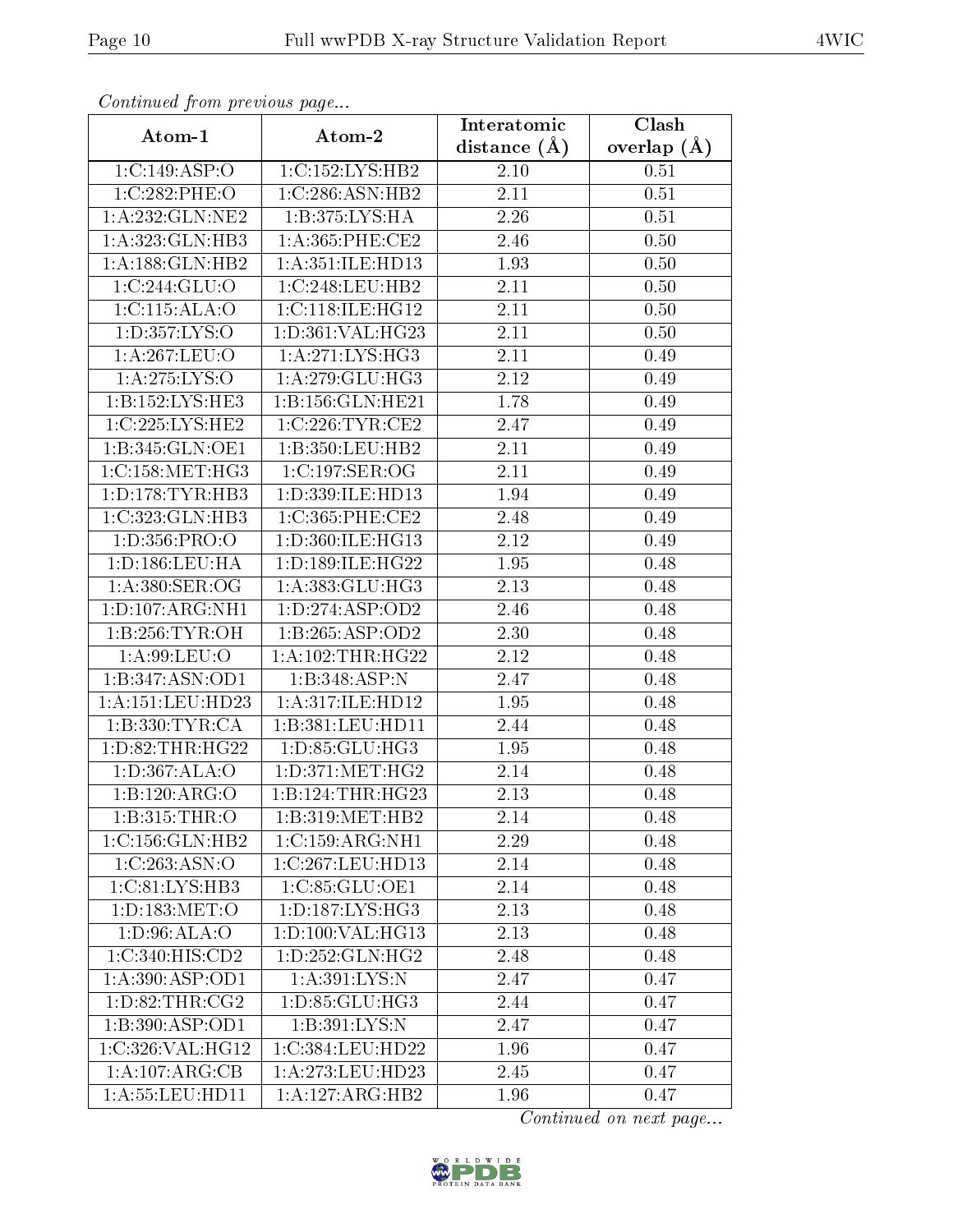| Continuea from previous page |                      | Interatomic    | Clash         |  |
|------------------------------|----------------------|----------------|---------------|--|
| Atom-1                       | Atom-2               | distance $(A)$ | overlap $(A)$ |  |
| 1: A: 355: LYS: HB2          | 1: A: 356: PRO: HD3  | 1.96           | 0.47          |  |
| 1:B:152:LYS:HD2              | 1:B:205:MET:SD       | 2.55           | 0.47          |  |
| 1:A:51:LEU:HD13              | 1: A: 227: LEU: HD11 | 1.96           | 0.47          |  |
| 1:B:158:MET:HG3              | 1:B:197:SER:OG       | 2.14           | 0.47          |  |
| 1:B:201:GLU:O                | 1:B:205:MET:HG2      | 2.14           | 0.47          |  |
| 1:B:82:THR:O                 | 1:B:86:ILE:HGI3      | 2.15           | 0.47          |  |
| 1:B:218:ARG:O                | 1:B:222:THR:HG23     | 2.15           | 0.47          |  |
| 1: D: 149: ASP: O            | 1: D: 152: LYS: HG2  | 2.15           | 0.47          |  |
| 1: D: 247: LYS: O            | 1: D: 251: LYS: HB2  | 2.15           | 0.47          |  |
| 1:B:137:LEU:O                | 1:B:141:ILE:HG13     | 2.15           | 0.46          |  |
| 1: D: 159: ARG: HA           | 1: D: 162: PHE: HD2  | 1.80           | 0.46          |  |
| 1:C:315:THR:OG1              | 1:C:316:PRO:HD3      | 2.15           | 0.46          |  |
| 1:D:313:MET:O                | 1:D:317:ILE:HG22     | 2.15           | 0.46          |  |
| 1: D: 365: PHE: HE1          | 1: D: 379: TYR: CD2  | 2.32           | 0.46          |  |
| 1:B:184:VAL:O                | 1:B:188:GLN:HG3      | 2.16           | 0.46          |  |
| 1:C:54:MET:HE1               | 1:C:227:LEU:HG       | 1.98           | 0.46          |  |
| 1:C:361:VAL:HG13             | 1:C:384:LEU:HD11     | 1.97           | 0.46          |  |
| 1:D:339:ILE:HG22             | 1:D:340:HIS:HD2      | 1.80           | 0.46          |  |
| 1:A:152:LYS:HB2              | 1: A:205: MET:SD     | 2.56           | 0.46          |  |
| 1: B: 51: LEU: HA            | 1:B:227:LEU:HD21     | 1.98           | 0.46          |  |
| 1: D:81: LYS:N               | 1: D: 103: GLN: OE1  | 2.41           | 0.46          |  |
| 1:B:209:LYS:HG3              | 1:B:210:THR:N        | 2.28           | 0.46          |  |
| 1:C:275:LYS:O                | 1:C:279:CLU:HG3      | 2.16           | 0.46          |  |
| 1:B:175:PRO:HA               | 1:B:176:PRO:HD3      | 1.85           | 0.46          |  |
| 1: C:315: THR:O              | 1:C:319:MET:HB2      | 2.15           | 0.46          |  |
| 1:D:120:ARG:O                | 1: D: 124: THR: HG23 | 2.15           | 0.46          |  |
| 1:A:267:LEU:O                | 1:A:270:ILE:HB       | $2.16\,$       | 0.46          |  |
| 1:C:156:GLN:HB2              | 1:C:159:ARG:HH12     | 1.80           | 0.46          |  |
| $1:C:203:\overline{PHE:CZ}$  | 1:C:369:LEU:HB3      | 2.52           | 0.45          |  |
| 1:C:60:LYS:O                 | 1: C:64: GLU: HG2    | 2.15           | 0.45          |  |
| 1:C:86:ILE:HG13              | 1:C:99:LEU:CD2       | 2.45           | 0.45          |  |
| 1:D:161:LEU:HA               | 1: D: 161: LEU: HD23 | 1.85           | 0.45          |  |
| 1:C:108:VAL:HG12             | 1:C:273:LEU:HD21     | 1.98           | 0.45          |  |
| 1:D:361:VAL:HG13             | 1:D:384:LEU:HD21     | 1.98           | 0.45          |  |
| 1: A:315:THR:OG1             | 1: A:316: PRO:HD3    | 2.17           | 0.45          |  |
| 1:B:277:GLN:O                | 1:B:277:GLN:HG2      | 2.16           | 0.45          |  |
| 1:C:155:PHE:CE1              | 1:C:320:LEU:HD23     | 2.51           | 0.45          |  |
| 1:A:281:ALA:O                | 1: A: 285: ASN: ND2  | 2.42           | 0.45          |  |
| 1: A:54: MET:SD              | 1: A:231: MET:HG3    | 2.57           | 0.45          |  |
| 1:B:327:LEU:HD13             | 1:B:361:VAL:HG21     | 1.98           | 0.45          |  |
| 1: D: 319: MET: HE1          | 1: D: 376: MET: HA   | 1.98           | 0.45          |  |

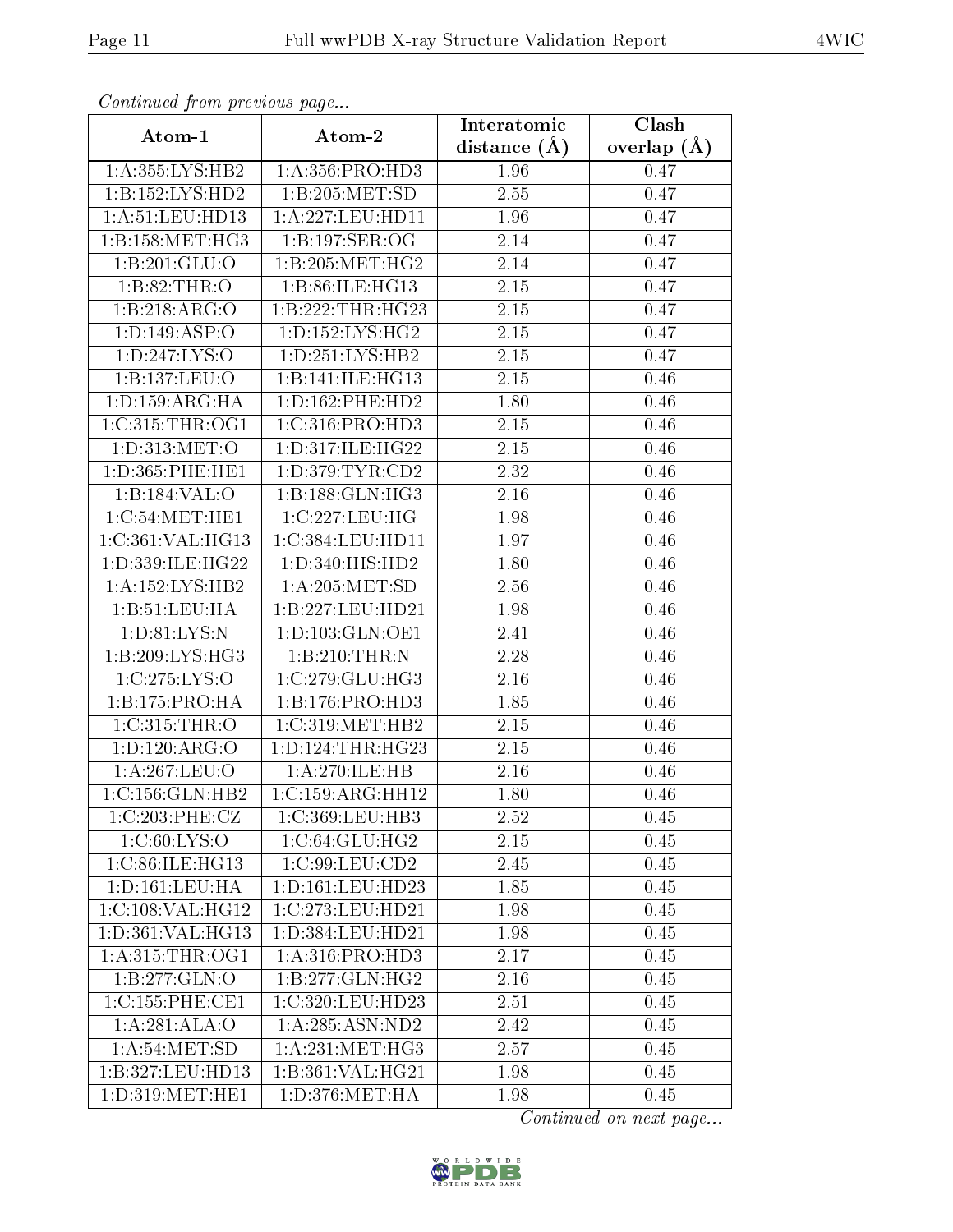| Communaca from previous page |                               | Interatomic    | Clash           |  |
|------------------------------|-------------------------------|----------------|-----------------|--|
| Atom-1                       | Atom-2                        | distance $(A)$ | overlap $(\AA)$ |  |
| 1:D:382:ASN:O                | 1:D:386:GLU:HG2               | 2.16           | 0.45            |  |
| 1:A:330:TYR:O                | 1:A:334:GLU:HG2               | 2.16           | 0.45            |  |
| 1: D: 145: TYR: CD1          | 1: D: 212: LYS: HG2           | 2.52           | 0.45            |  |
| 1:A:173:PRO:O                | 1:B:252:GLN:NE2               | 2.50           | 0.45            |  |
| 1:C:380:SER:OG               | 1:C:383:CLU:HG3               | 2.17           | 0.45            |  |
| 1:C:181:LYS:HE3              | 1:C:347:ASN:OD1               | 2.17           | 0.44            |  |
| 1:C:107:ARG:NH1              | 1:C:270:ILE:HG23              | 2.32           | 0.44            |  |
| 1: D:319: MET:CE             | 1: D: 376: MET: HA            | 2.47           | 0.44            |  |
| 1:B:107:ARG:NH1              | 1:B:274:ASP:OD1               | 2.50           | 0.44            |  |
| 1:B:339:ILE:HG22             | 1: B:340: HIS: CD2            | 2.48           | 0.44            |  |
| 1:B:365:PHE:O                | 1:B:369:LEU:HD13              | 2.18           | 0.44            |  |
| 1:B:83:LEU:HD13              | 1:B:271:LYS:HG2               | 1.99           | 0.44            |  |
| 1:C:203:PHE:HD2              | 1:C:370:MET:HE2               | 1.82           | 0.44            |  |
| 1:C:61:LYS:O                 | 1:C:65:PHE:HB3                | 2.17           | 0.44            |  |
| 1:B:206:LEU:HD22             | 1:B:209:LYS:HG2               | 1.99           | 0.44            |  |
| 1:C:189:ILE:HD12             | 1:C:189:ILE:HA                | 1.82           | 0.44            |  |
| 1:B:202:LYS:HD3              | 1:B:202:LYS:HA                | 1.65           | 0.44            |  |
| 1:C:199:LYS:HG2              | 1:C:366:HIS:ND1               | 2.32           | 0.44            |  |
| 1:A:277:GLN:O                | 1:A:280:VAL:HG12              | 2.18           | 0.44            |  |
| 1: A:320: LEU: HD13          | 1:A:369:LEU:HD11              | 2.00           | 0.44            |  |
| 1:B:196:SER:O                | 1:B:196:SER:OG                | 2.34           | 0.44            |  |
| 1: A:280: VAL:HG13           | 1:A:281:ALA:N                 | 2.33           | 0.44            |  |
| 1:D:354:LEU:HD23             | 1: D: 357: LYS: HD2           | 1.99           | 0.44            |  |
| 1:C:208:ILE:HA               | 1:C:313:MET:HE3               | 2.00           | 0.43            |  |
| 1:C:114:LEU:HD21             | 1:C:277:GLN:HG3               | 2.00           | 0.43            |  |
| 1:B:355:LYS:HB2              | 1:B:356:PRO:HD3               | 2.01           | 0.43            |  |
| 1: D: 175: PRO:HG2           | 1: D: 178: TYR: HD2           | 1.83           | 0.43            |  |
| 1: D: 225: LYS: HE2          | 1: D: 226: TYR: CE1           | 2.53           | 0.43            |  |
| 1: A:162:PHE:CZ              | 1:A:194:VAL:HG21              | 2.54           | 0.42            |  |
| 1:A:206:LEU:HA               | 1:A:206:LEU:HD12              | 1.81           | 0.42            |  |
| 1: A:50: LEU:HD23            | 1: A:224: MET:HG2             | 2.01           | 0.42            |  |
| 1: A: 55: LEU: CD1           | 1:A:127:ARG:HB2               | 2.49           | 0.42            |  |
| 1:B:256:TYR:O                | $1:B:257:ASP:\overline{H B2}$ | 2.19           | 0.42            |  |
| 1:C:320:LEU:HD13             | 1:C:369:LEU:HD11              | 2.01           | 0.42            |  |
| 1:C:381:LEU:O                | 1:C:385:ARG:N                 | 2.49           | 0.42            |  |
| 1:D:354:LEU:O                | 1:D:357:LYS:N                 | 2.52           | 0.42            |  |
| 1: A: 186: LEU: HD12         | 1: A: 186: LEU: HA            | 1.86           | 0.42            |  |
| 1:B:71:LEU:HB3               | 1:D:166:ASN:OD1               | 2.19           | 0.42            |  |
| 1: A: 153: THR: OG1          | 1: A:154: PRO:HD3             | 2.19           | 0.42            |  |
| 1:B:356:PRO:HA               | 1:B:359:ARG:CZ                | 2.49           | 0.42            |  |
| 1:D:44:LEU:HD21              | 1:D:219:VAL:HG12              | 2.00           | 0.42            |  |

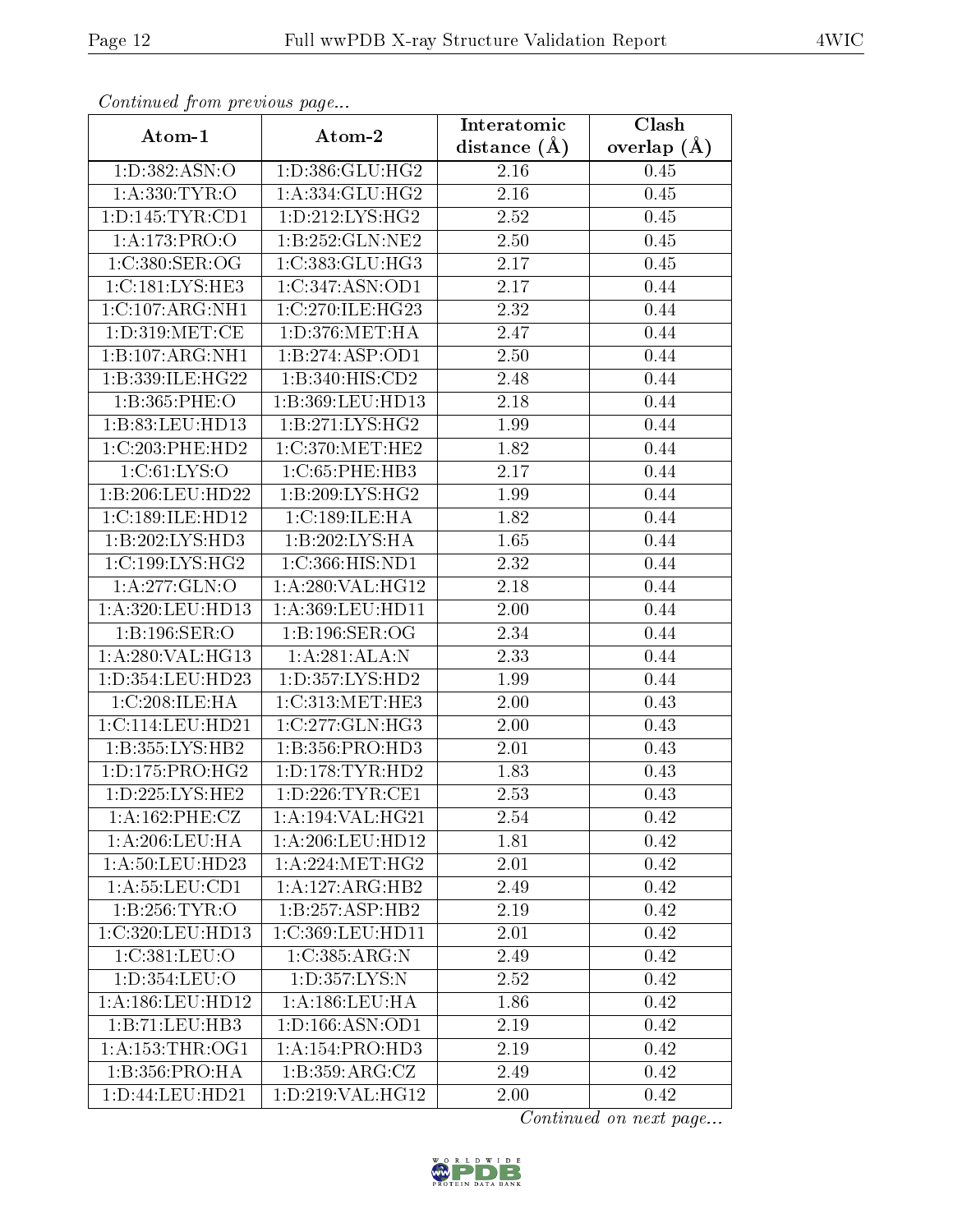| Communica from precious page         |                              | Interatomic       | $\overline{\text{Clash}}$ |
|--------------------------------------|------------------------------|-------------------|---------------------------|
| Atom-1                               | Atom-2                       | distance $(A)$    | overlap $(\AA)$           |
| 1:A:389:ASN:HD22                     | 1: A: 389: ASN: C            | 2.23              | 0.42                      |
| 1: A:67:LEU:O                        | 1: A:69: ASP: N              | 2.53              | 0.42                      |
| 1:C:253:LEU:HD23                     | 1:C:253:LEU:HA               | 1.88              | 0.42                      |
| 1:C:136:LYS:HB2                      | $1:C:136:LYS:H\overline{E3}$ | 1.78              | 0.42                      |
| 1: A:346: SER:OG                     | 1:A:349:GLU:HG3              | 2.20              | 0.42                      |
| 1:D:164:VAL:HG11                     | 1: D: 325: ARG: HA           | 2.02              | 0.42                      |
| 1:D:161:LEU:HD23                     | 1: D: 324: VAL:HG13          | 2.01              | 0.42                      |
| 1: A: 381: LEU: HD23                 | 1: A: 381: LEU: HA           | 1.76              | 0.42                      |
| 1:D:187:LYS:O                        | 1: D: 191: GLN: HB2          | 2.20              | 0.41                      |
| 1:C:189:ILE:HG21                     | 1:C:335:ILE:HD11             | 2.01              | 0.41                      |
| 1:C:62:LEU:HA                        | 1:C:65:PHE:CD1               | 2.55              | 0.41                      |
| $1:C:82$ : THR: OG1                  | 1:C:83:LEU:N                 | $\overline{2.54}$ | 0.41                      |
| 1:C:332:ILE:HG22                     | 1:D:248:LEU:HD21             | 2.02              | 0.41                      |
| 1:A:203:PHE:CE2                      | 1:A:369:LEU:HB3              | 2.55              | 0.41                      |
| 1:B:118:ILE:O                        | 1:B:122:GLN:HG3              | 2.20              | 0.41                      |
| 1: C: 55: LEU: CD1                   | 1:C:127:ARG:HB2              | 2.51              | 0.41                      |
| 1: B: 315: THR: OG1                  | 1:B:316:PRO:HD3              | 2.21              | 0.41                      |
| 1: D: 99: LEU: HA                    | 1:D:99:LEU:HD12              | 1.76              | 0.41                      |
| 1:C:201:GLU:O                        | 1:C:205:MET:HG2              | 2.20              | 0.41                      |
| 1: B:326: VAL:HG12                   | 1:B:384:LEU:HD22             | 2.03              | 0.41                      |
| 1:C:323:GLN:HB3                      | 1:C:365:PHE:CD2              | 2.56              | 0.41                      |
| 1:B:381:LEU:HA                       | 1:B:381:LEU:HD12             | 1.74              | 0.41                      |
| 1:A:248:LEU:HD12                     | 1:A:248:LEU:HA               | 1.84              | 0.41                      |
| 1: B: 140: GLY: C                    | 1:B:306:ASN:HD21             | 2.24              | 0.41                      |
| 1:A:200:LEU:HD23                     | 1:A:200:LEU:HA               | 1.78              | 0.41                      |
| 1:B:177:GLN:HG2                      | 1:B:178:TYR:CD1              | $\overline{2.56}$ | 0.41                      |
| 1: B: 83: LEU: CD1                   | 1: B: 271: LYS: HG2          | 2.51              | 0.41                      |
| 1:C:208:ILE:HA                       | 1:C:313:MET:CE               | 2.50              | 0.41                      |
| 1:A:83:LEU:HD12                      | 1:A:267:LEU:HD22             | 2.03              | 0.41                      |
| 1: A:66: ASN:OD1                     | 1: A:66: ASN: N              | 2.51              | 0.41                      |
| 1: B: 156: GLN: O                    | 1:B:159:ARG:NH1              | 2.54              | 0.41                      |
| 1:C:220:THR:O                        | 1:C:223:CYS:HB2              | 2.21              | 0.41                      |
| 1:C:331:LEU:HD23                     | 1:C:331:LEU:HA               | 1.86              | 0.41                      |
| $1: D: 177: \overline{GLN:HG2}$      | 1: D: 178: TYR: CD2          | 2.56              | 0.41                      |
| 1:A:283:HIS:HA                       | 1:A:286:ASN:HB2              | 2.03              | 0.40                      |
| 1: A:288:THR:HA                      | 1:A:291:VAL:HG12             | 2.03              | 0.40                      |
| 1:B:208:ILE:HA                       | 1:B:208:ILE:HD13             | 1.91              | 0.40                      |
| 1:B:327:LEU:CD1                      | 1:B:361:VAL:HG21             | 2.51              | 0.40                      |
| 1:C:104:ILE:HD11                     | 1:C:250:PHE:CE1              | 2.56              | 0.40                      |
| 1: A: 160: CYS:O                     | 1: A:164: VAL:HG23           | 2.21              | 0.40                      |
| $1: B: 147: \overline{\text{LEU:O}}$ | 1:B:151:LEU:HD13             | 2.21              | 0.40                      |

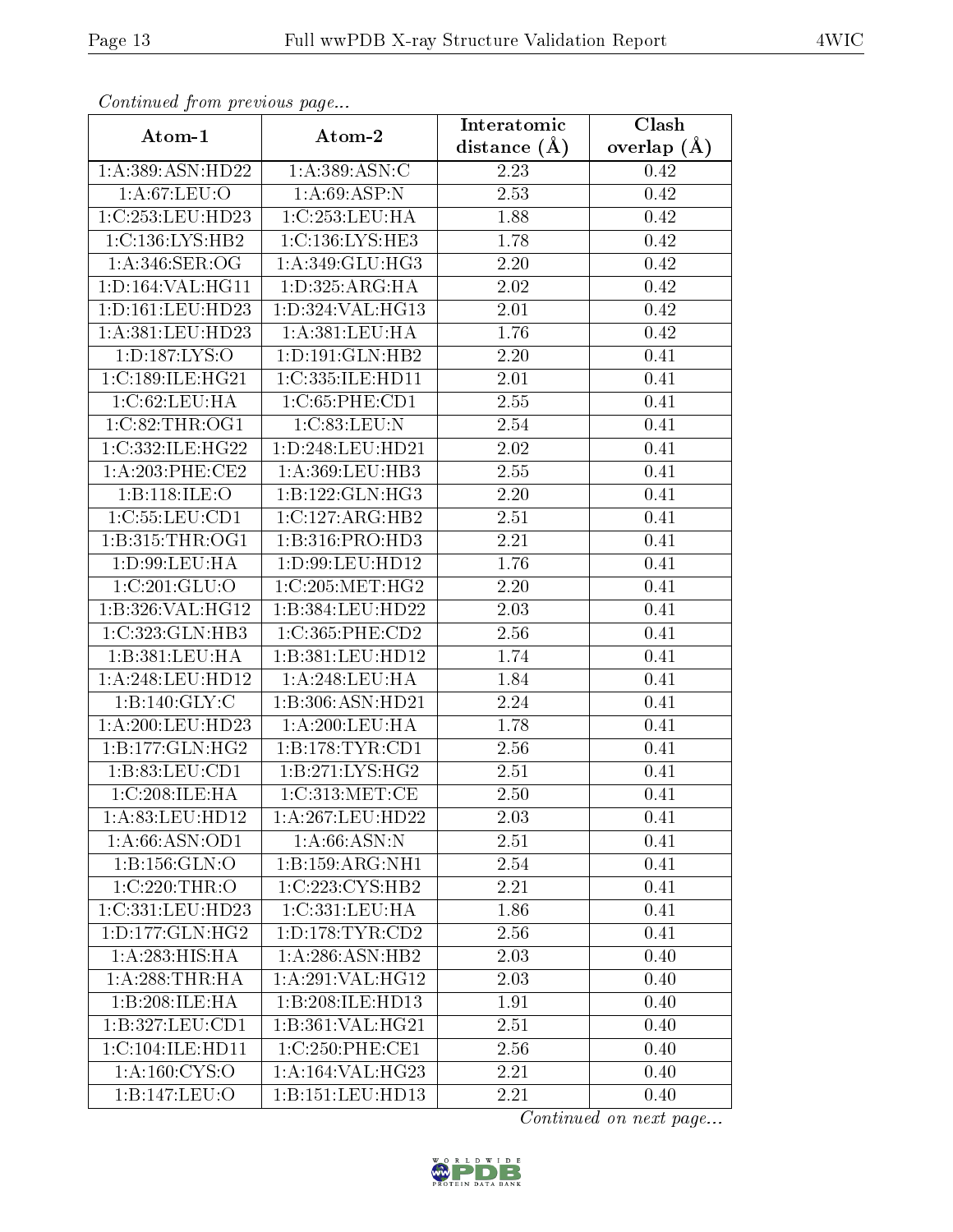| Atom-1            | Atom-2              | Interatomic    | Clash         |
|-------------------|---------------------|----------------|---------------|
|                   |                     | distance $(A)$ | (Ä<br>overlap |
| 1:C:275:LYS:HA    | 1:C:278:LYS:NZ      | 2.36           | 0.40          |
| 1: D: 275: LYS: O | 1:D:279:GLU:HG3     | 2.21           | 0.40          |
| 1: A:347: ASN:O   | 1: A:351: ILE: HG13 | 2.22           | 0.40          |
| 1:C:137:LEU:HD23  | 1:C:137:LEU:HA      | 1.92           | 0.40          |
| 1:C:100:VAL:HG11  | 1:C:267:LEU:HD11    | 2.02           | 0.40          |
| 1:D:248:LEU:HD12  | 1:D:248:LEU:HA      | 1 77           | 0.40          |

There are no symmetry-related clashes.

### 5.3 Torsion angles (i)

#### 5.3.1 Protein backbone (i)

In the following table, the Percentiles column shows the percent Ramachandran outliers of the chain as a percentile score with respect to all X-ray entries followed by that with respect to entries of similar resolution.

The Analysed column shows the number of residues for which the backbone conformation was analysed, and the total number of residues.

| Mol | Chain   | Analysed          | Favoured   | Allowed       | Outliers | Percentiles |                  |
|-----|---------|-------------------|------------|---------------|----------|-------------|------------------|
|     | А       | $345/365(94\%)$   | 339 (98%)  | $3(1\%)$      | $3(1\%)$ | 17          | 43               |
|     | B       | $335/365(92\%)$   | 330 (98%)  | $5(2\%)$      |          | 100         | 100              |
|     | $\rm C$ | $345/365(94\%)$   | 338 (98%)  | $7(2\%)$      | $\Omega$ | 100         | 100              |
|     | D       | $332/365(91\%)$   | 327 (98%)  | $5(2\%)$      | $\theta$ | 100         | 100 <sub>l</sub> |
| All | All     | $1357/1460$ (93%) | 1334 (98%) | $(2\%)$<br>20 | $3(0\%)$ | 47          | 75               |

All (3) Ramachandran outliers are listed below:

| Mol | Chain | Res | Type |
|-----|-------|-----|------|
|     |       | 68  | GT N |
|     |       |     | ASP. |
|     |       | 257 |      |

#### 5.3.2 Protein sidechains  $(i)$

In the following table, the Percentiles column shows the percent sidechain outliers of the chain as a percentile score with respect to all X-ray entries followed by that with respect to entries of similar resolution.

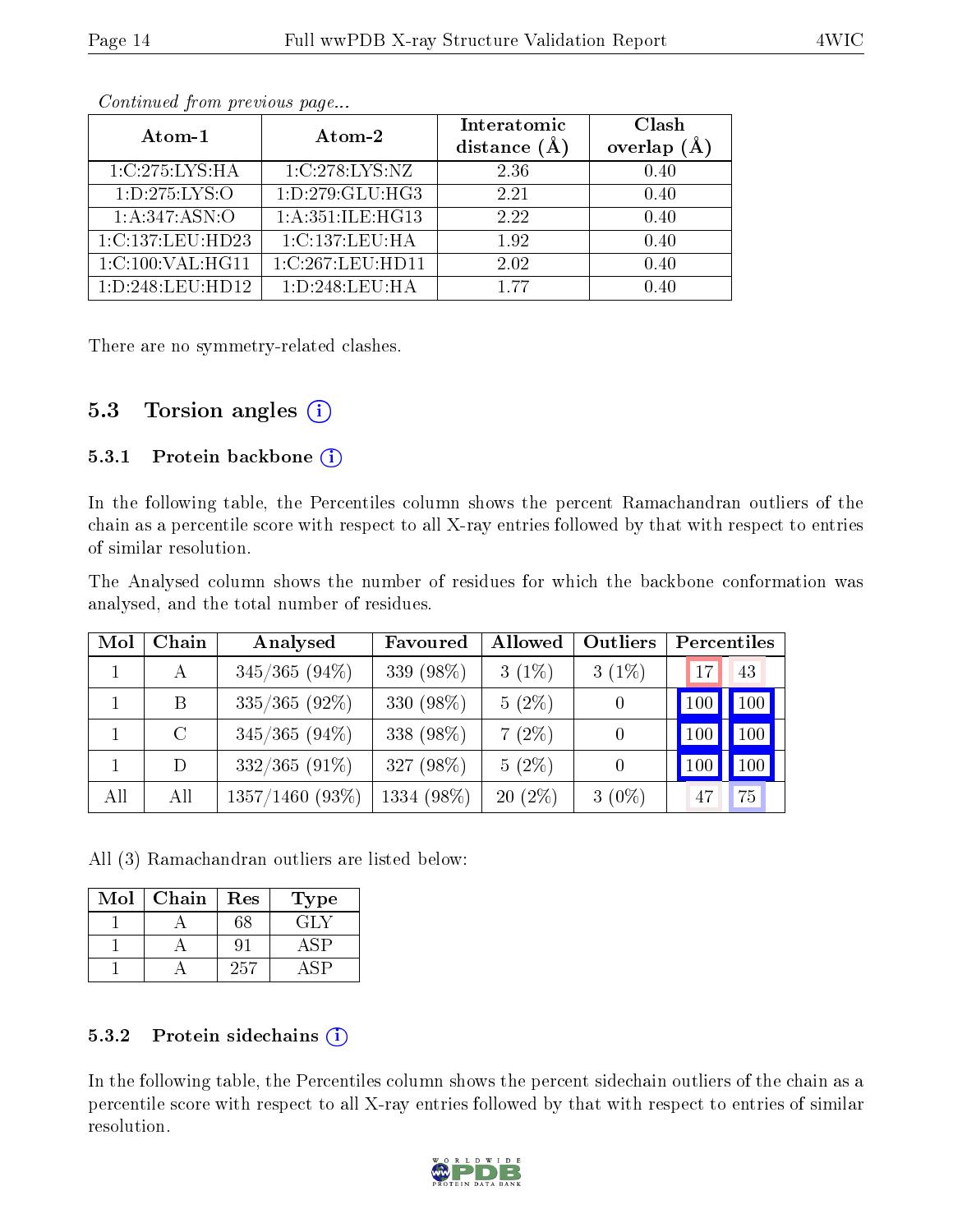| Mol | Chain         | Analysed        | Rotameric  | Outliers  | Percentiles |
|-----|---------------|-----------------|------------|-----------|-------------|
|     | A             | 319/332 (96%)   | 312 (98%)  | $7(2\%)$  | 52<br>79    |
|     | B             | $312/332(94\%)$ | 307 (98%)  | $5(2\%)$  | 84<br>62    |
|     | $\mathcal{C}$ | 319/332 (96%)   | 314 (98%)  | $5(2\%)$  | 84<br>62    |
|     | D             | 309/332 (93%)   | 303 (98%)  | 6(2%)     | 81<br>57    |
| All | All           | 1259/1328 (95%) | 1236 (98%) | $23(2\%)$ | 82<br>59    |

The Analysed column shows the number of residues for which the sidechain conformation was analysed, and the total number of residues.

All (23) residues with a non-rotameric sidechain are listed below:

| Mol            | Chain                                                                                                       | Res              | <b>Type</b>             |
|----------------|-------------------------------------------------------------------------------------------------------------|------------------|-------------------------|
| $\mathbf{1}$   | $\boldsymbol{A}$                                                                                            | 66               | <b>ASN</b>              |
| $\overline{1}$ |                                                                                                             | $\overline{112}$ | $\rm{ARG}$              |
| $\mathbf{1}$   | $\frac{\overline{A}}{\overline{A}}$                                                                         | 150              | $\overline{\text{LYS}}$ |
| $\overline{1}$ | $\overline{A}$                                                                                              | 202              | $\overline{\text{LYS}}$ |
| $\overline{1}$ | $\frac{\overline{A}}{\overline{A}}$                                                                         | 277              | <b>GLN</b>              |
| $\overline{1}$ |                                                                                                             | 358              | $\rm V\overline{AL}$    |
| $\mathbf{1}$   | $\overline{A}$                                                                                              | 389              | <b>ASN</b>              |
| $\mathbf{1}$   | $\overline{\mathrm{B}}$                                                                                     | 83               | $\overline{\text{LEU}}$ |
| $\mathbf{1}$   | $\overline{\mathrm{B}}$                                                                                     | 142              | $\overline{\text{GLN}}$ |
| $\overline{1}$ | $\overline{\mathrm{B}}$                                                                                     | 209              | $\overline{\text{LYS}}$ |
| $\mathbf{1}$   | $\overline{\mathrm{B}}$                                                                                     | 304              | $\overline{\text{GLN}}$ |
| $\mathbf{1}$   | $\overline{B}$                                                                                              | $\overline{373}$ | ILE                     |
| $\overline{1}$ | $\frac{\overline{C}}{\overline{C}}$ $\frac{\overline{C}}{\overline{C}}$ $\frac{\overline{C}}{\overline{D}}$ | 87               | ILE                     |
| $\overline{1}$ |                                                                                                             | 202              | $\overline{\text{LYS}}$ |
| $\mathbf{1}$   |                                                                                                             | 218              | $\rm{ARG}$              |
| $\mathbf{1}$   |                                                                                                             | 293              | THR                     |
| $\mathbf{1}$   |                                                                                                             | 350              | <b>LEU</b>              |
| $\overline{1}$ |                                                                                                             | 127              | $\overline{\rm ARG}$    |
| $\mathbf{1}$   | $\overline{D}$                                                                                              | 139              | $\overline{\text{GLN}}$ |
| $\mathbf{1}$   | $\overline{D}$                                                                                              | 202              | <b>LYS</b>              |
| $\overline{1}$ | $\overline{D}$                                                                                              | 211              | $\overline{\text{LYS}}$ |
| $\mathbf{1}$   | $\overline{\mathrm{D}}$                                                                                     | 277              | <b>GLN</b>              |
| $\mathbf{1}$   | $\overline{\rm D}$                                                                                          | $\overline{3}52$ | $\overline{\text{ASP}}$ |

Some sidechains can be flipped to improve hydrogen bonding and reduce clashes. All (4) such sidechains are listed below:

| Mol | Chain | Res | l'ype |
|-----|-------|-----|-------|
|     |       | 252 |       |
|     |       |     |       |

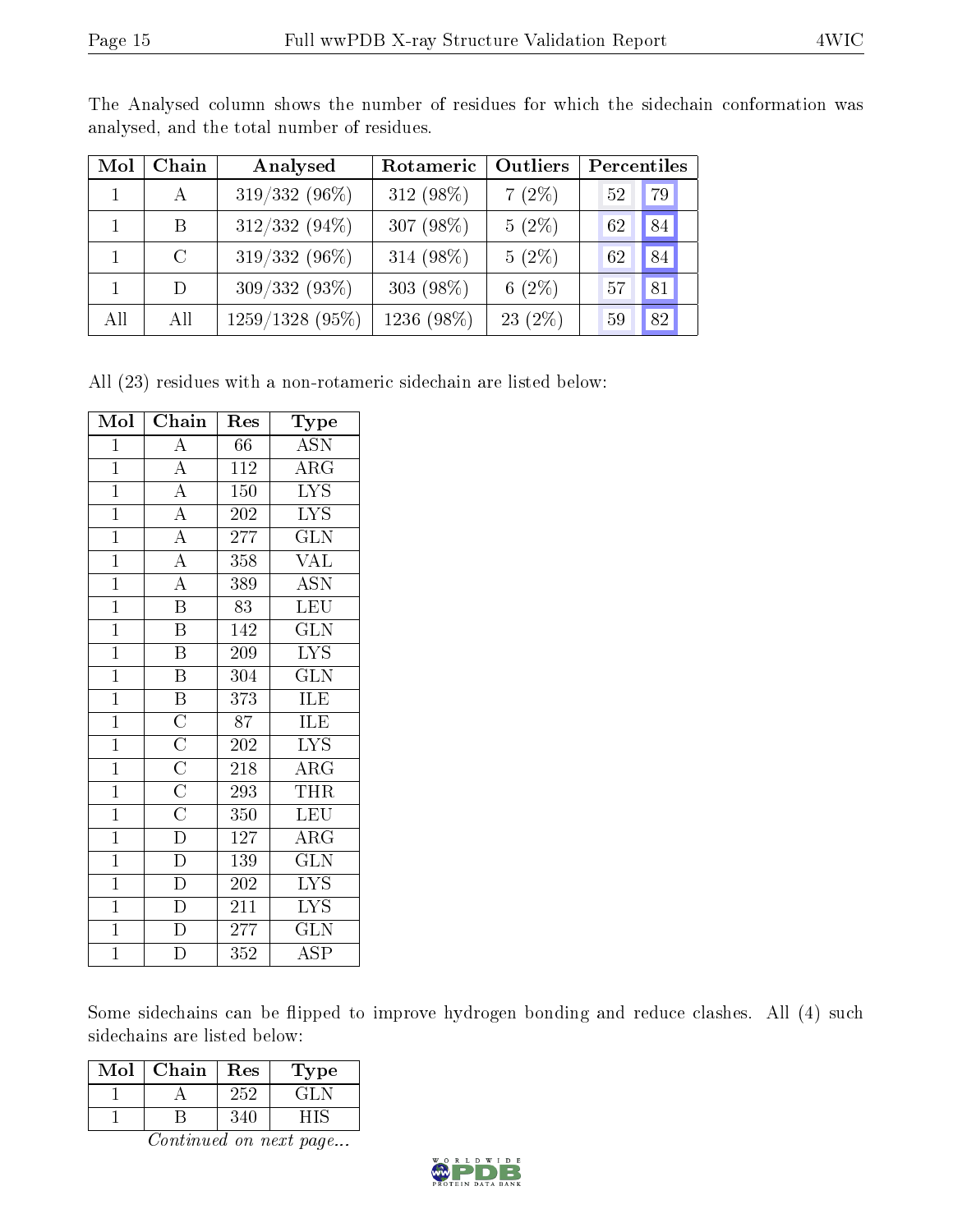Continued from previous page...

| $\operatorname{Mol}$ | Chain | Res     | l'ype |
|----------------------|-------|---------|-------|
|                      |       | 345     | ا طخ) |
|                      |       | $156\,$ | en    |

#### 5.3.3 RNA (i)

There are no RNA molecules in this entry.

### 5.4 Non-standard residues in protein, DNA, RNA chains (i)

There are no non-standard protein/DNA/RNA residues in this entry.

### 5.5 Carbohydrates  $(i)$

There are no carbohydrates in this entry.

### 5.6 Ligand geometry (i)

There are no ligands in this entry.

### 5.7 [O](https://www.wwpdb.org/validation/2017/XrayValidationReportHelp#nonstandard_residues_and_ligands)ther polymers (i)

There are no such residues in this entry.

## 5.8 Polymer linkage issues (i)

There are no chain breaks in this entry.

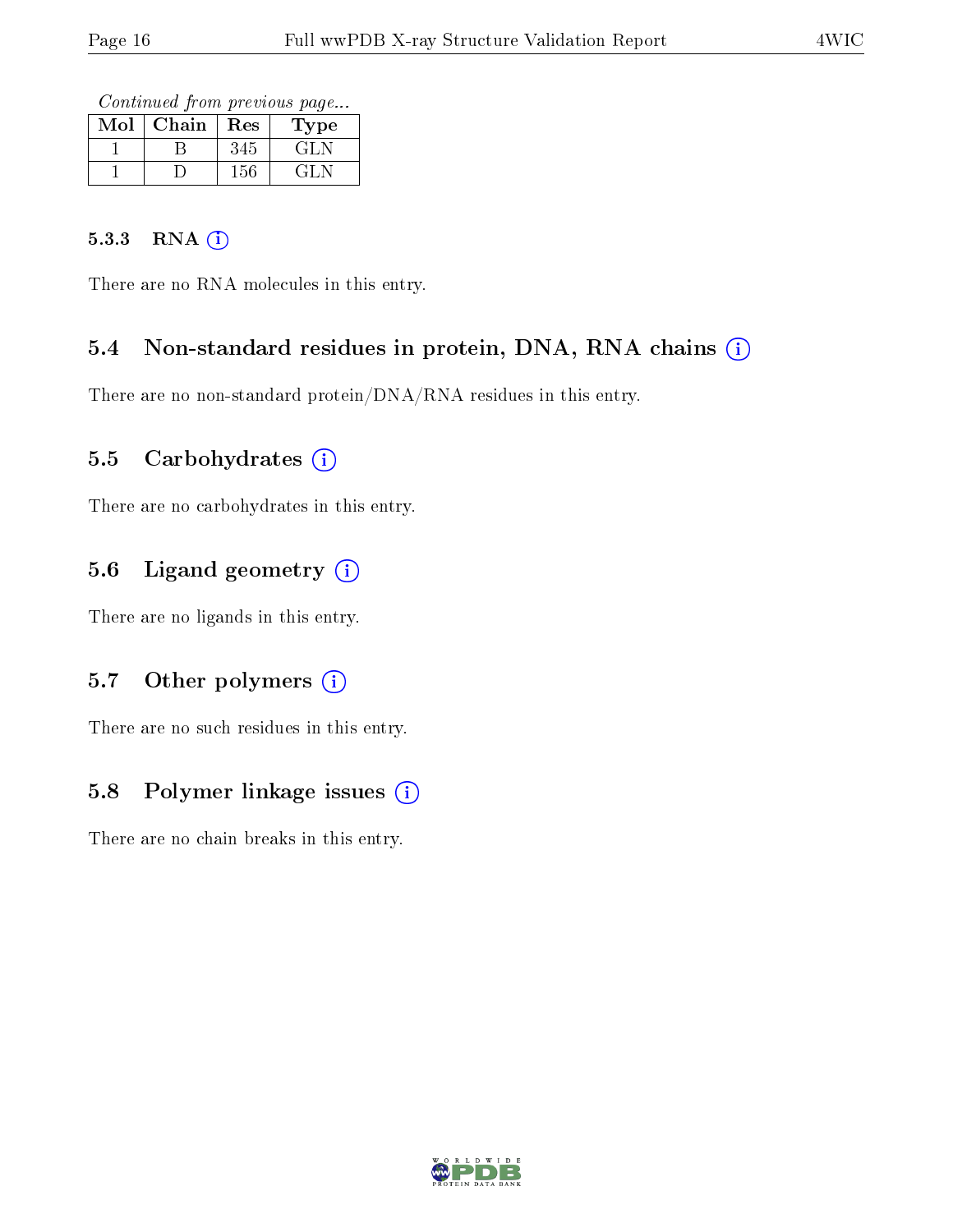# 6 Fit of model and data  $(i)$

# 6.1 Protein, DNA and RNA chains  $(i)$

In the following table, the column labelled  $#RSRZ> 2'$  contains the number (and percentage) of RSRZ outliers, followed by percent RSRZ outliers for the chain as percentile scores relative to all X-ray entries and entries of similar resolution. The OWAB column contains the minimum, median,  $95<sup>th</sup>$  percentile and maximum values of the occupancy-weighted average B-factor per residue. The column labelled ' $Q< 0.9$ ' lists the number of (and percentage) of residues with an average occupancy less than 0.9.

| Mol | Chain   | Analysed          | $<$ RSRZ $>$ | $\#\text{RSRZ}{>}2$            | $OWAB(A^2)$      | Q <sub>0.9</sub> |
|-----|---------|-------------------|--------------|--------------------------------|------------------|------------------|
|     | А       | $349/365(95\%)$   | $-0.10$      | $10(2\%)$ 51<br>47             | 43, 74, 114, 137 |                  |
|     | B       | $341/365(93\%)$   | $-0.07$      | $5(1\%)$<br>72<br>$\sqrt{73}$  | 45, 77, 108, 131 |                  |
|     | $\rm C$ | $349/365(95\%)$   | $-0.18$      | $4(1\%)$<br>80<br>$^{\circ}80$ | 33, 64, 120, 137 |                  |
|     | D       | $340/365(93\%)$   | $-0.09$      | $7(2\%)$<br>63<br>60           | 35, 74, 119, 133 |                  |
| All | All     | $1379/1460(94\%)$ | $-0.11$      | $26(1\%)$<br>66<br>64          | 33, 72, 117, 137 |                  |

All (26) RSRZ outliers are listed below:

| Mol            | Chain                   | Res | Type                 | $_{\rm RSRZ}$    |
|----------------|-------------------------|-----|----------------------|------------------|
| $\mathbf{1}$   | A                       | 343 | $\rm{SER}$           | 3.8              |
| $\mathbf{1}$   | $\overline{\rm A}$      | 344 | ASN                  | 3.8              |
| $\mathbf{1}$   | $\overline{\mathrm{D}}$ | 389 | <b>ASN</b>           | 3.4              |
| $\mathbf{1}$   | $\overline{\rm A}$      | 89  | GLU                  | 3.3              |
| $\overline{1}$ | $\overline{\rm C}$      | 89  | GLU                  | 3.3              |
| $\overline{1}$ | $\overline{\rm C}$      | 393 | <b>ASN</b>           | $3.0\,$          |
| $\mathbf{1}$   | $\overline{\rm A}$      | 66  | <b>ASN</b>           | 2.9              |
| $\mathbf{1}$   | $\mathbf D$             | 346 | ${\rm SER}$          | 2.7              |
| $\overline{1}$ | $\overline{\rm A}$      | 65  | PHE                  | 2.6              |
| $\overline{1}$ | $\overline{A}$          | 392 | ILE                  | $2.5\,$          |
| $\overline{1}$ | B                       | 283 | HIS                  | 2.4              |
| $\overline{1}$ | $\overline{\rm C}$      | 67  | LEU                  | $2.\overline{3}$ |
| $\mathbf{1}$   | $\overline{\rm A}$      | 345 | <b>GLN</b>           | 2.3              |
| $\mathbf{1}$   | $\overline{\mathrm{D}}$ | 374 | ASP                  | $2.2\,$          |
| $\overline{1}$ | $\overline{\rm D}$      | 392 | ILE                  | 2.2              |
| $\overline{1}$ | $\overline{\mathrm{B}}$ | 344 | <b>ASN</b>           | 2.2              |
| $\overline{1}$ | $\overline{\rm C}$      | 257 | ASP                  | $2.\overline{2}$ |
| $\mathbf{1}$   | A                       | 90  | <b>GLY</b>           | 2.2              |
| $\overline{1}$ | $\overline{D}$          | 390 | ASP                  | 2.2              |
| $\mathbf{1}$   | $\mathbf D$             | 223 | <b>CYS</b>           | 2.1              |
| $\mathbf{1}$   | A                       | 393 | $\operatorname{ASN}$ | 2.1              |